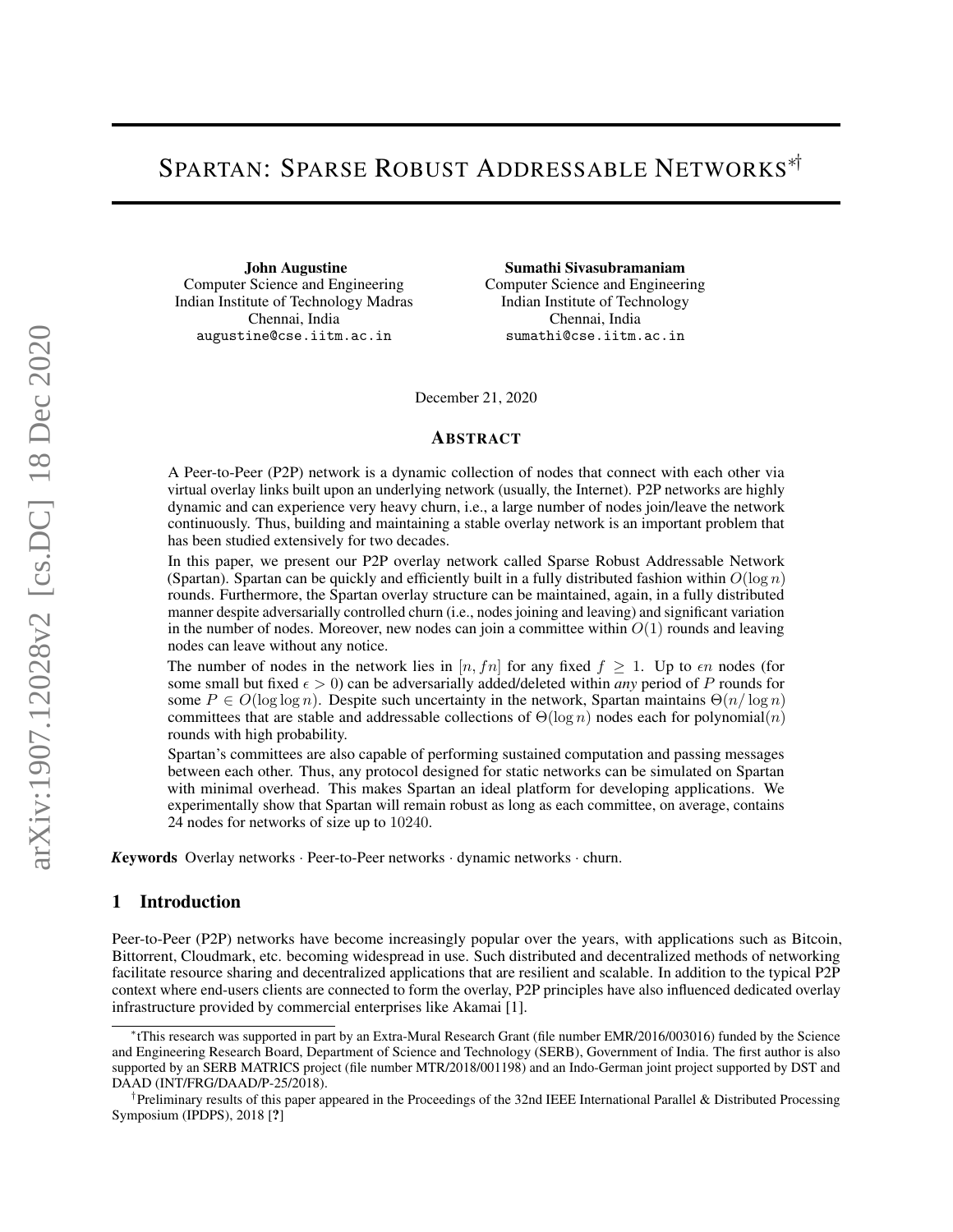P2P networks are typically virtual networks — called *overlay* networks — built on top of an underlying (often physical) network — called the *underlay*. A simple schematic is shown in Figure 1. The underlay network is typically the Internet and only a relatively small (and dynamically changing) fraction of the nodes in the underlay network may choose to participate in the overlay P2P network. The underlay allows us to create virtual edges in the network (e.g., TCP connections) that can serve as the basis for virtual overlay edges. In our work, our goal is to design a semi-structured overlay that provides stable addressable locations also called a distributed hash table (DHT) that facilitates storage and retrieval of data items.



Figure 1: General Structure of a P2P network

The challenge lies in the fact that P2P networks tend to be highly dynamic and experience heavy churn, i.e., a large number of peer nodes join and leave the network at a rapid pace [2, 3, 4]. In fact, real world studies of P2P networks [5] show that as much as fifty percent of a network can be replaced within a hour. This makes searching and indexing of data items notoriously difficult because unpredictable churn can destroy stored data items.

The ability to store, index, search, and retrieve data items addressed by keys is crucial in many P2P applications like BitTorrent, Bitcoin, and a host of other DHT implementations. Quite naturally, there has been a significant amount of work in building overlay structures that allow for efficient look-up of data items in P2P networks. Many overlay structures like Chord [4], CAN [6], Pastry [7], Tapestry [8], and Skip Net [9] have been proposed. However one problem that is persistent in all of these works is the lack of mathematical guarantee against heavy churn, i.e., up to  $\Omega(n/\text{polylog}(n))$  nodes joining and leaving in every round. We refer to [10, 11] as good surveys of available research in this topic.

Recent works that do provide guarantees in the face of heavy churn, such as [12] make assumptions about the network topology such as the network having good expansion properties. Research has shown that expander topologies may provide the right framework for solving several different problems in P2P networks such as consensus [13], leader election [14], and even storage and search [12] for a single data item. The good news is that we now have ways to build and maintain overlays with good expansion properties despite heavy churn [15]. However, such expander topologies tend to be unstructured and prove to be inefficient for storing, searching, and retrieving data items, which is a key requirement for DHT applications.

#### 1.1 Model Characteristics

We present a robust overlay network called *Sparse Robust Addressable Network (Spartan)* that allows for the storage and look up of data items in P2P networks. The number of nodes may vary over time, but for ease of exposition, we assume that the number of nodes is in the range [n, fn] for some constant  $f \ge 1$ . As the name implies, it is a sparse network with maximum degree bounded by  $O(\log n)$ . Our model brings together a wide range of modeling ideas found in several prior works [16, 17, 18, 12, 15, 19] that are quite disparate with respect to their modeling approaches. Our hope is that our model will be a step towards a unified approach to modeling this complex problem. We will highlight a few salient model characteristics here; a detailed description is provided in Section 2.

Our network is provided by an almost adaptive adversary that knows the network and the details of Spartan up to a small  $O(\log \log n)$  steps prior to the current round. This adversary moreover can design the network with high levels of dynamism, some aspects of which are heretofore unseen in the literature. First and foremost, the adversary can design the network with *heavy* and *erratic churn*, whereby, it is allowed to add/delete nodes at the rate of up to  $\epsilon n$  adds/deletes within any time period  $P \in O(\log \log n)$  for some fixed  $\epsilon > 0$ . Such a heavy churn rate means that the adversary can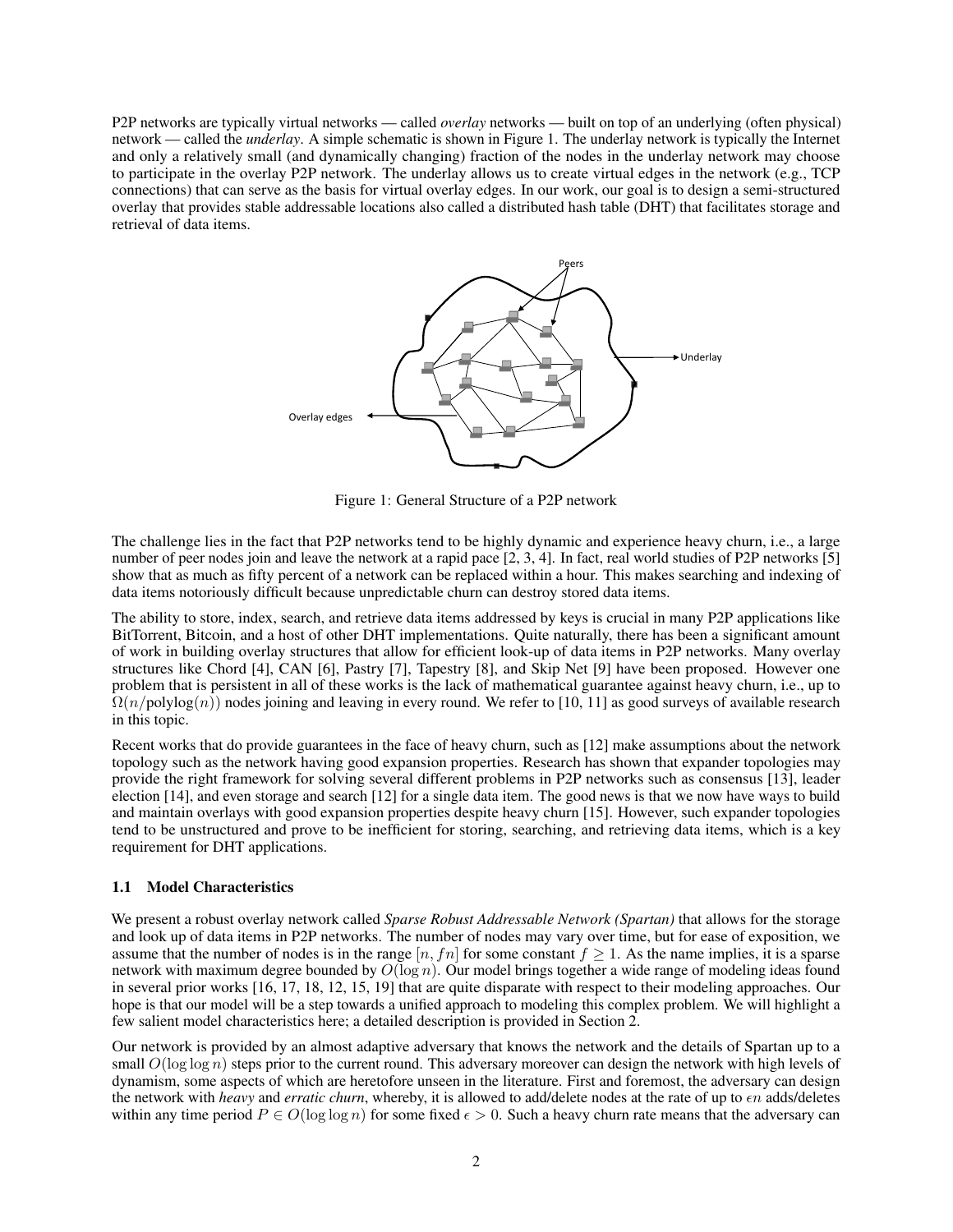replace all the nodes in  $O(\log \log n)$  rounds. To make matters worse, the churn can be erratic in the sense that there can be sudden spikes with up to  $\epsilon n$  nodes added or deleted within  $O(1)$  rounds (as long as it is preceded and succeeded by relative calm). Such heavy, erratic, and adversarial nature of churn makes the maintenance of a robust overlay network a difficult challenge to overcome.

Moreover, the degree of each node is at most  $O(\log n)$ . Each node that enters the network (after the first  $\Theta(\log n)$ ) rounds called the bootstrap phase) is adversarially connected to one pre-existing node. To maintain a connected overlay in this setting will require a nuanced approach. To see the challenge, consider the following scenario in which there is a pre-existing node v and a new node  $u_0$  is connected to v in some round r. In round  $r + 1$ ,  $u_0$  is also a pre-existing node. So,  $u_1$  enters in round  $r + 1$  and is connected to  $u_0$ , while v is churned out. This continues with a new node  $u_i$  in each round  $r + i$  connected to  $u_{i-1}$ , while  $u_{i-1}$  is churned out. In this chain, if a single node somehow fails to get connected properly to the overlay network, then all subsequent nodes will continue to be disconnected. In fact, in our model, up to  $O(\log n)$  new nodes can be simultaneously connected to the same pre-existing node. This means that a disconnected node could affect an exponential growing number of nodes as the rounds progress.

#### 1.2 Our Results and Technical Contributions

Spartan is a framework that allows building and maintaining P2P overlay networks that are robust against heavy adversarial churn. We begin with the Spartan architecture (see Section 3) and then describe procedures to build and maintain Spartan (see Section 4 and Section 5). With high probability (whp)<sup>3</sup>, Spartan possesses the following features.

- 1. It provides  $\Theta(\frac{n}{\log n})$  virtually addressable locations (called *committees*). These committees are collections of Θ(log n) nodes connected together completely by overlay edges. See line number 5 of Algorithm 1, Lemma 8 and Lemma 6 for more details.
- 2. These committees are in turn connected together by means of *logical edges*. Each logical edge between two committees is a collection of complete bipartite overlay edges connecting nodes from either committees. The committees and the logical edges put together form a *logical network*. See line numbers 6 and 7 of Algorithm 1.
- 3. For concreteness, we have constructed the logical network to be a butterfly network with the committees as butterfly nodes and logical edges as butterfly edges. This provides us with the ability to address each committee by its location in the butterfly structure. See Lemma 7.
- 4. Every node in Spartan is within a distance of  $O(\log n)$  of every committee in the network (as seen in lemma 7). Moreover, there exists a simple bit-fixing algorithm by which it is easy to reach any required committee in  $O(\log n)$  rounds (see Chapter 4 in [20]).
- 5. We show how to build and maintain Spartan so that it is provably robust against heavy and erratic adversarial churn described earlier. In particular, we prove that the Spartan network survives (whp) for a number of rounds that is a large polynomial in  $n$ . See Section 5 and Theorem 13 for a full explanation.
- 6. We show that an algorithm designed under a suitably defined CONGEST model of distributed computing for static networks can be efficiently simulated by the committees of Spartan. Therefore a host of applications and algorithms developed under the assumption that the network is static can be extended to dynamic networks. See Section 3.2 for a full description.

The key to Spartan's robustness lies in the strength of committees, which are collections of  $\Theta(\log n)$  nodes that work together to ensure persistence of activities (like storing, searching, and retrieving data required for building stable applications) despite churn. These committees are built to be self sustaining. Our procedures ensure that the committees stay robust in the face of heavy and erratic adversarial churn. Consequently, the network as a whole is robust. The notion of committees is not new. In fact, variations of our notion of committees have been employed in building overlays for over 15 years (for example, see Fiat and Saia [16]). Over the years, we have seen quite a few variations spanning both deterministic [17] and randomized overlay networks [12, 19]. However, our design allows us to provide a DHT solution that can be constructed quickly. Moreover, to the best of our knowledge, ours is the first known DHT construction that is provably capable of handling such heavy churn. Most importantly, we believe the conceptual core is very simple and easy to implement and provides a lot of flexibility for fine-tuning to meet specific requirements.

In the interest of clarity in exposition, we have not optimized our results for constants and  $\log n$  factors. To avoid technicalities arising with ceilings and floors, we have assumed that  $\log n$  and  $\log \log n$  are integral.

 $3W$ e say that an event occurs with high probability if, under suitable choice of constants used by algorithms, the probability of its occurrence is at least  $1 - \frac{1}{n^c}$ , for any fixed  $c > 0$ .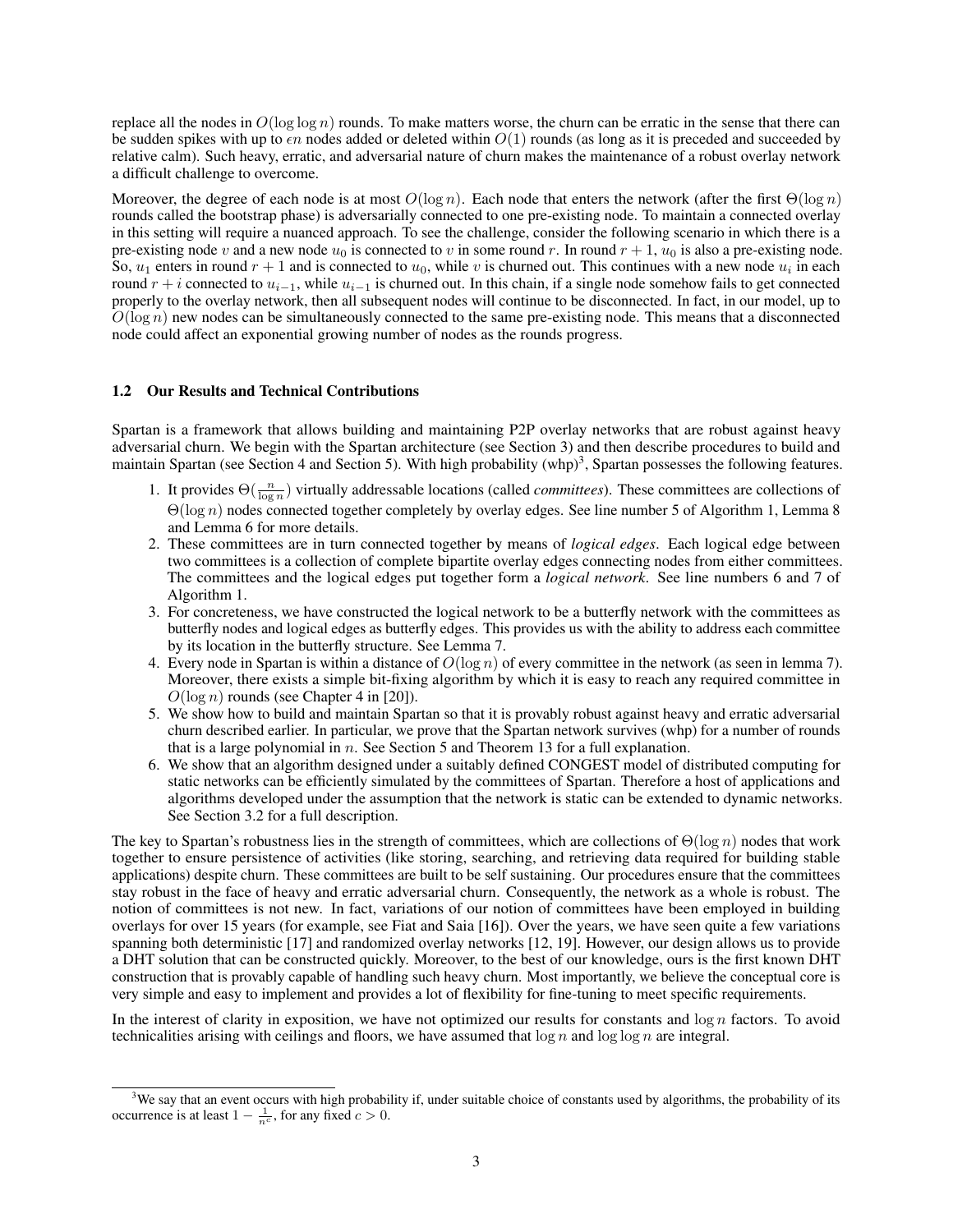#### 1.3 Survey of Related Works

The notion of overlay networks sprang out of a need for bringing flexibility in operating a distributed system despite an underlying network infrastructure that we cannot modify. Viewed from this broad perspective, overlay networks have been studied since the 80's, for example in [21] where the focus was on developing new network functionalities over a fixed interconnection network. Since the late 90's, there has been an explosion of P2P ideas and technologies mostly motivated by the need for fully decentralized P2P networks. Ideas like consistent hashing [22] and web caching [23, 24], and P2P tools like Napster and Gnutella served as harbingers to the developments we have seen in the last two decades. These and other early developments led to significant research in P2P systems motivated mainly by the need for distributed (and often completely decentralized) churn-resistant distributed hash table (DHT) platforms for storing, searching, and retrieving resources that are in essence <key, value> pairs.

To elaborate a bit, research in overlay networks and P2P has since then moved along two parallel (but not necessarily disjoint) strands of ideas: structured and unstructured P2P networks. In structured P2P networks, nodes (or rather their IDs) and the keys share the same hash space. Nodes are hashed into a location in the network based on their ID and take up responsibility for resources that hash into that same space. This will allow a node seeking some resource identified by a key to hash the key and approach the node at that hashed location for the required resource. The big advantage with this approach is that there is now a clean and efficient algorithm to admit new nodes, store resources, and discover them when needed. The down side to this approach is that the nodes will usually have to be arranged in a somewhat predictable and rigid manner. This often makes such networks vulnerable to heavy churn and security breaches.

Structured P2P concept is perhaps best illustrated by Chord [4] developed by Stoica et al. Nodes in Chord are arranged in the form of a ring in which the hash values of IDs are in sorted order. Resources are then stored in the node with the closest matching hash value. Pastry [7] and Tapestry [8] are a couple of other similar P2P overlays. They both in fact employ prefix routing [23] presented by Plaxton et al. CAN (Content Addressable Networks) introduced by Ratnasamy et al. [6] around the same time arranges the nodes in a d-dimensional space. If the space is filled up appropriately, routing is robust (with several alternative paths) and efficient; resources are on average within a distance  $O(dn^{1/d})$ . However, CAN is sometimes prone to failures due to partitioning of nodes. Viceroy [25] described by Malkhi et al. is another overlay network developed early in the history of P2P systems. They were early adopters of a topology very similar to the butterfly which we use. Another topology that has gained quite a bit of attention [26, 27, 28, 29] is de Bruijn graphs [30], which provide very short average distances between nodes. See Loguinov et al. [27] for a detailed study of the benefits of de Bruijn graphs.

In the alternative idea of unstructured overlay networks, nodes connect with each other randomly with guarantees of good expansion. This means that we can employ flooding [13] and random walks based techniques [31, 32, 12, 15, 33] for searching and restructuring. Although these are significantly more inefficient compared to structured networks, these unstructured topologies are significantly more resilient to the effects of churn.

Although churn is a very important factor in designing P2P overlays, it has received relatively low attention especially from theoretical researchers. As we mentioned earlier, Fiat and Saia [16] provided a P2P overlay design very similar to ours, but their analysis is limited to a one time failure (censorship in particular) rather than a more persistent notion (the way churn operates in reality). Their similarity to our work is two-fold in that they employ a notion of "supernodes" which is similar to what we call committees, and furthermore their supernodes are also strung together in the form of a butterfly.

Liben-Nowell et al. [34] were some of the earliest to recognize the need for a formal investigation of such persistent churn, and, towards this goal, provided a characterization of the rate of churn in terms of what they call the half life time period, which is defined as the time for a network to either double or halve in size (i.e., number of nodes.). Awerbuch and Scheideler [35] proposed Hyperring, which is a distributed dynamic deterministic data structure capable of performing concurrent inserts, deletes and searches, all in  $\text{polylog}(n)$  time. Similar randomized distributed data structures like Skip Graphs [36] and Skipnet [9] have also been presented in literature, but the rates at which they can handle churn is limited. Jacobs and Pandurangan [37] have presented a DHT capable of handling churn with insertions and deletions incurring at most  $O(\log n)$  overhead, but their claims are limited to stochastic insertions and deletions. An interesting deterministic P2P overlay network was proposed by Kuhn et al. [17]. They illustrate their approach via hypercube and pancake topologies. Each "node" in these topologies is actually a collection of peers and in this sense akin to our idea of committees. Their overlay can withstand a churn of up to  $O(\log n)$  nodes joining and leaving concurrently in every round. Moreover, their adversary is deterministic and therefore capable of observing the weakest spot in the network and targeting that spot for churn.

Recently, there has been a flurry of works that investigate P2P systems that experience persistent heavy churn, which we define as a P2P system in which up to some  $\Omega(n/\text{polylog}(n))$  nodes can join and leave the network in every round. In [13], we showed that an unstructured overlay network – modeled as a network in which expansion is maintained in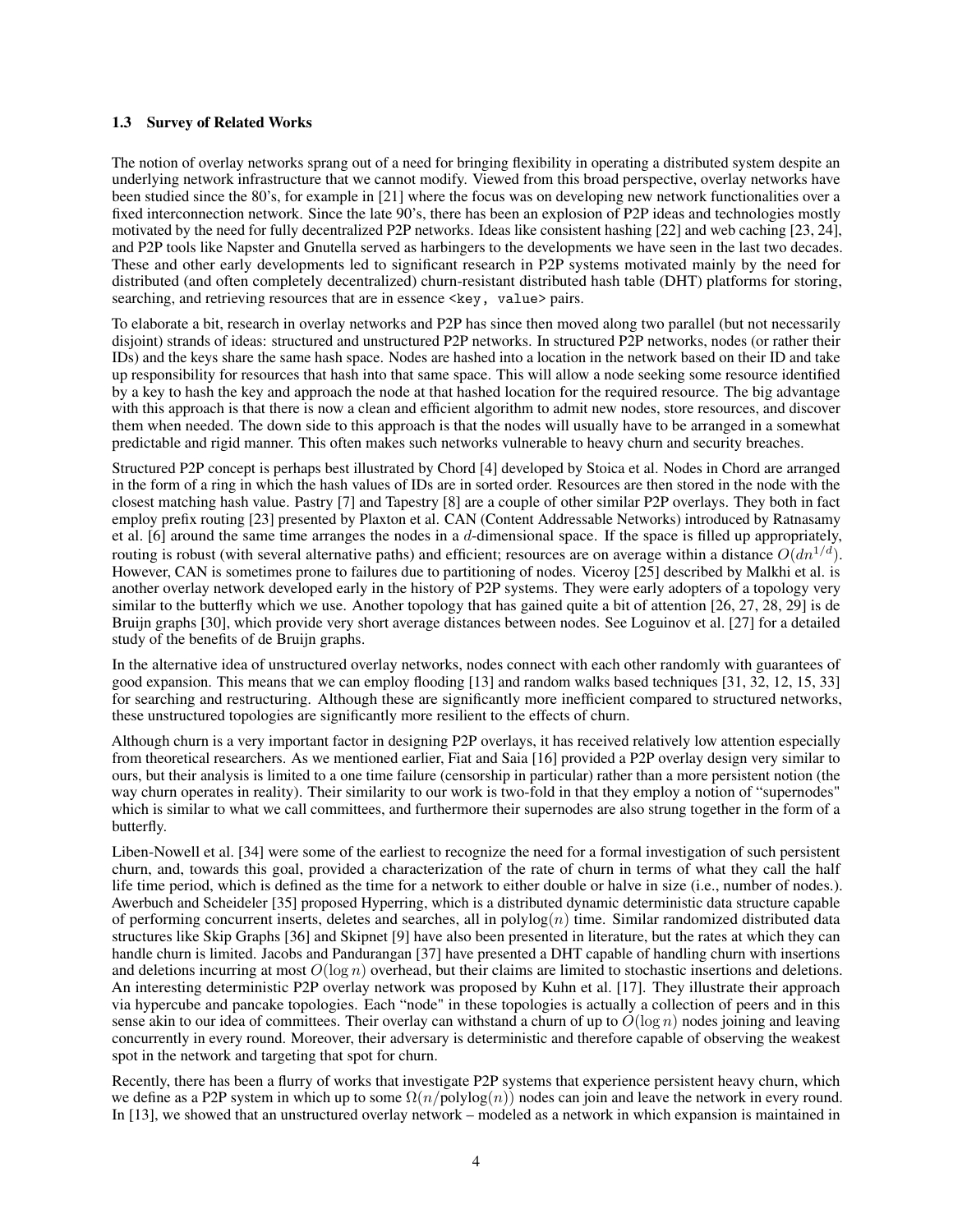every round – is amenable to solving the agreement problem despite churn that is linear in the size of the network. In every round, up to  $\epsilon n$  nodes can join and leave the network for some small constant  $\epsilon > 0$ . We also extended some of these ideas to Byzantine agreement [32] and leader election problems [33, 14]. We also showed in [12] that we can store and retrieve a data item despite near linear number of nodes (i.e., up to  $O(n/\text{polylog}(n))$  nodes) churn in every round. In [12], we employed the notion of committees, but indexing the item requires the participation of  $\Theta(\sqrt{n} \text{ polylog}(n))$ nodes. Our current work also employs this notion of committees, but without the indexing overhead. More recently, we showed in [15] that expansion (in an almost everywhere sense) can be guaranteed despite heavy churn. Most of these works employ an oblivious adversary, i.e., one that is aware of the protocols and can design churn in the worst possible manner, but it must do so without knowing the exact random bits employed by the protocols.

Recently and independently Drees et al. [19] presented a P2P overlay network that can tolerate churn to the extent that all the nodes in the network can be replaced within  $O(\log \log n)$  rounds. Moreover, this is achieved by an  $\Omega(\log \log n)$ -late omniscient adversary (formally defined in Section 2) that is oblivious only to the random bits employed in the most recent  $\Theta(\log \log n)$  rounds. There are a few crucial differences between our models and our techniques are entirely different. In their model, the adversary must forewarn node insertions and departures at least  $\Theta(\log \log n)$  rounds before they actually leave, whereas, in our case, the nodes can leave abruptly. Thus, in [19], the challenge is limited to quickly rebuilding the network every  $\Theta(\log \log n)$  rounds using only the stable nodes that are guaranteed to remain in the network. Moreover, they do not show how their structure can be constructed. We show how Spartan can be constructed efficiently (in just  $O(\log n)$  rounds) and general algorithms designed to operate on stable networks can be effectively simulated on Spartan.

Organization of the paper We begin with a formal description of the model in Section 2. We then present an overview of the Spartan overlay structure in Section 3. The overall design is described in Section 3.1. Then, in Section 3.2, we show how we can use Spartan for stable distributed computation, in particular, for implementing stable distributed hash tables. Then, in Section 4, we present protocols to construct Spartan. The maintenance protocols – including the crucial random walks based sampling procedure – are described in Section 5. Finally, we discuss a variety of extensions in Section 7 illustrating Spartan's flexibility and end with some concluding remarks.

## 2 Network Model and Problem Statement

We consider a synchronous system in which time is measured in rounds. An adversary presents a dynamically changing sequence of sets of network nodes  $V = (V_1, V_2, \ldots)$  where  $V_r \subset U$ , for some universe of nodes U and  $r \geq 1$ , denotes the set of nodes present in the network during round  $r$ . For simplicity in exposition, we require the number of nodes  $|V_r|$  at any round to lie in  $[n, fn]$  for some fixed  $f \geq 1$ ; this limitation can be circumvented as discussed in Section 7. Each node in U is assumed to have a unique ID that can be represented in  $O(\log n)$  bits. For the first  $B \in \Theta(\log n)$ rounds called the *bootstrap phase*, V is stable; i.e., for  $1 \le r < B$ ,  $V_r = V_{r+1}$ . Subsequently, the network is said to be in its *maintenance phase* during which V can experience churn in the sense that a large number of nodes (specified shortly) may join and leave dynamically at each time step.

The *churn rate* models the level of churn that the adversary can inflict on  $V$ . It is specified by a pair  $(C, T)$  which implies that within *any* range of T consecutive rounds, at most C nodes can be added and (a possibly different number of) at most C nodes can be deleted. Formally,  $\forall r \geq 1$  and  $1 \leq i \leq T$ , the adversary must ensure that  $|V_{r+i} \setminus V_r| \leq C$  and  $|V_r \setminus V_{r+i}| \leq C$ . The churn rate we consider is  $(\epsilon n, \Theta(\log \log n))$  for a suitably small but fixed  $\epsilon > 0$ .

Any node u can communicate with another node v and/or form an edge between them (with v's concurrence) provided u knows v's ID; this is akin to forming TCP connections and establishing communication with a device whose IP address is known. To facilitate edge formations, every new node u that enters the network at a round  $r$  is seeded with some limited knowledge of the network, typically just the ID of one other node v present in rounds  $r - 1$  and r. The adversary must ensure that each v's ID is given to only some  $O(\log n)$  new nodes each round to avoid overloading v. Communication, edge formation, and limits on the amount of seed information will be formally discussed shortly.

Overview of Problem Statement. Our goal is to design a protocol that (whp) constructs and maintains an overlay network  $G = \{G_1, G_2, \ldots, G_r, \ldots\}$ , where each  $G_r = (V_r, E_r)$  denotes the overlay graph in round r. In particular,  $E_r$  is the set of overlay edges created by the protocol. The protocol must

- 1. construct  $\mathcal G$  during the bootstrap phase, and
- 2. maintain it in a well-defined robust manner despite churn for polynomial $(n)$  rounds (whp).

Importantly, the overlay thus constructed and maintained must be sparse with degree bounded by  $O(\log(n))$ . We will prove several useful characteristics of the overlay  $G$  that we build. In particular, we show that protocols in the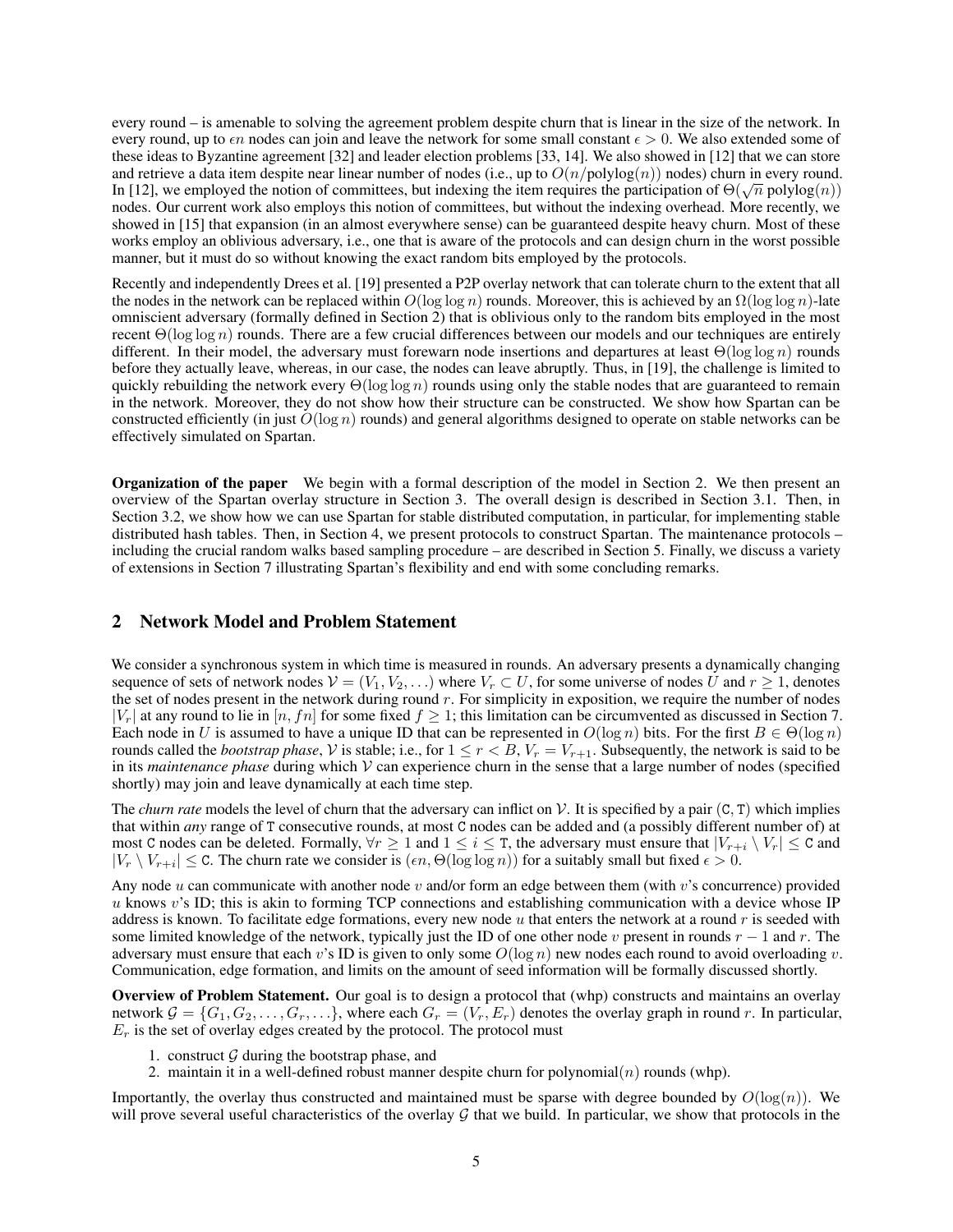CONGEST model and node capacitated clique models designed for static networks can be simulated in Spartan (see section 3.2).

Adversary's characteristics. Our protocols operate against an almost adaptive adversary that subsumes the power of adversaries employed in both [15] and [19]. We say that an adversary is t*-late omniscient* if, at each round r, it is aware of all the algorithmic activities (including the random bits employed by the algorithm) from round 1 up to round  $r - t$ , but is oblivious to the execution and random bits employed by the algorithm from round  $r - t + 1$ onward. Such an adversary will, of course, be aware of the overlay network  $\mathcal G$  that the algorithm has constructed up till round r − t. Furthermore, we say that an adversary's *actions are instantaneous* if its decision to add or remove nodes take effect immediately without any forewarning. Our adversary's actions are instantaneous and it is assumed to be  $\Theta(\log \log n)$ -late omniscient. In contrast, [15] employs the weaker oblivious adversary, but, like ours, its actions are instantaneous. The adversary in [19] is also  $\Theta(\log \log n)$ -late omniscient, but its actions are not instantaneous. Any changes to the network (both inserting and deleting nodes) must be announced to the protocol  $\Theta(\log \log n)$ -rounds before the change occurs.

Seed knowledge in new nodes. If a new node is completely unaware of the rest of the network, it will be impossible for the node to integrate into the network. Therefore, we assume that new nodes are seeded with some very limited information.

At the start of the *bootstrap phase*, we assume that each node in  $V_1$  is seeded with  $\Theta(\log n)$  IDs, each chosen uniformly at random (UAR) from IDs in  $V_1$ . This is a reasonable assumption. If Spartan is to be built from scratch, a centralized mechanism will be required – and this assumption ensures that the role of the centralized mechanism can be limited to providing the random samples. On the other hand, we may wish to build Spartan from a pre-existing P2P network. Random node IDs are typically easy to obtain in this scenario as well because most P2P networks have good expansion and facilitate random walks that can mix fast – a property that can be leveraged to obtain random sampling in a fully distributed manner. In fact, many of the existing works on P2P networks including our own (see Section 5.1) provide efficient sampling procedures [31, 32, 12, 15].

Any node u that enters the network at some round r during the *maintenance phase* must be seeded with the ID of at least one pre-existing node  $v \in V_{r-1} \cap V_r$ . Notice that this requires both u and v to be present during round r. Node u can then contact v and, in turn, v can provide u with some information that will help u to become a well-connected node in the network. However, if too many new nodes are seeded with the ID of the same node  $v$ , then  $v$  can be overwhelmed. So we limit the number of nodes seeded with the ID of any particular node to  $O(1)$ .

Overlay Edge Formation and Communication. Each node u is provisioned with  $\Delta \in \Theta(\log(n))$  ports through which overlay edges can be established and communication can take place. Suppose  $u$  wants to establish an overlay edge with v. Then, u must send an edge formation request to v and v can either accept or ignore (thereby implicitly rejecting) the request. Any overlay edge thus formed, in essence, connects a unique port in  $u$  with a unique port in  $v$ . Consequently, such an overlay edge can be formed only if both u and v have ports to spare. After the overlay edge  $(u, v)$ is formed, either nodes can unilaterally drop the overlay edge at the end of any round, thereby freeing the associated ports in both nodes. If one of the endpoints v of an overlay edge  $(u, v)$  is churned out by the adversary, the edge is immediately dropped and  $u$  is immediately aware of the port that has been freed up.

Nodes communicate and form overlay edges via message passing. A node  $u$  can communicate with another node  $v$ and/or form an overlay edge  $(u, v)$  in G only if u knows the ID of v; one can think of v's IP address as playing the role of its ID. Node  $u$ , in addition to knowing the IDs of all its neighbors in  $\mathcal G$ , may also know IDs of nodes that it has received through messages. So v is not required to be a neighbor in  $\mathcal G$ . In order to avoid congestion, we limit the number of bits sent from u to v per round to be at most  $O(polylog(n))$  in size. Furthermore, no node can communicate with more than  $O(polylog(n))$  other nodes per round. The protocol must ensure that no node sends more than  $O(polylog(n))$ messages per round and no more than  $O(polylog(n))$  other nodes send messages to any given node.<sup>4</sup>

The facility to communicate without forming edges may lead one to question why our model should even bother to form edges. We emphasize that there are several significant advantages to forming overlay edges. When  $v$  is not an overlay neighbor, u may not know whether v is still in the network. If v is no longer in the network, u's message to  $v$  will simply be dropped. Moreover,  $v$  will be guaranteed to receive messages sent by its overlay neighbors, but if u isn't its overlay neighbor, then,  $v$  may not receive the message sent by  $u$ ; such situation may arise if the number of nodes sending messages to v simultaneously exceeds the number of free ports in v. Finally – and perhaps most importantly – the very essence of building the overlay edges is to facilitate other protocols to run on the overlay network

<sup>&</sup>lt;sup>4</sup>In fact, the only place where any node needs to send and receive  $\omega(\log n)$  messages (but no more than  $O(polylog(n))$  messages whp) is our random walks based sampling protocol (see Algorithm 2). This may however be unavoidable under  $(\epsilon n, \Theta(\log \log n))$ churn. See the remark at the end of Section 5.1 for more details.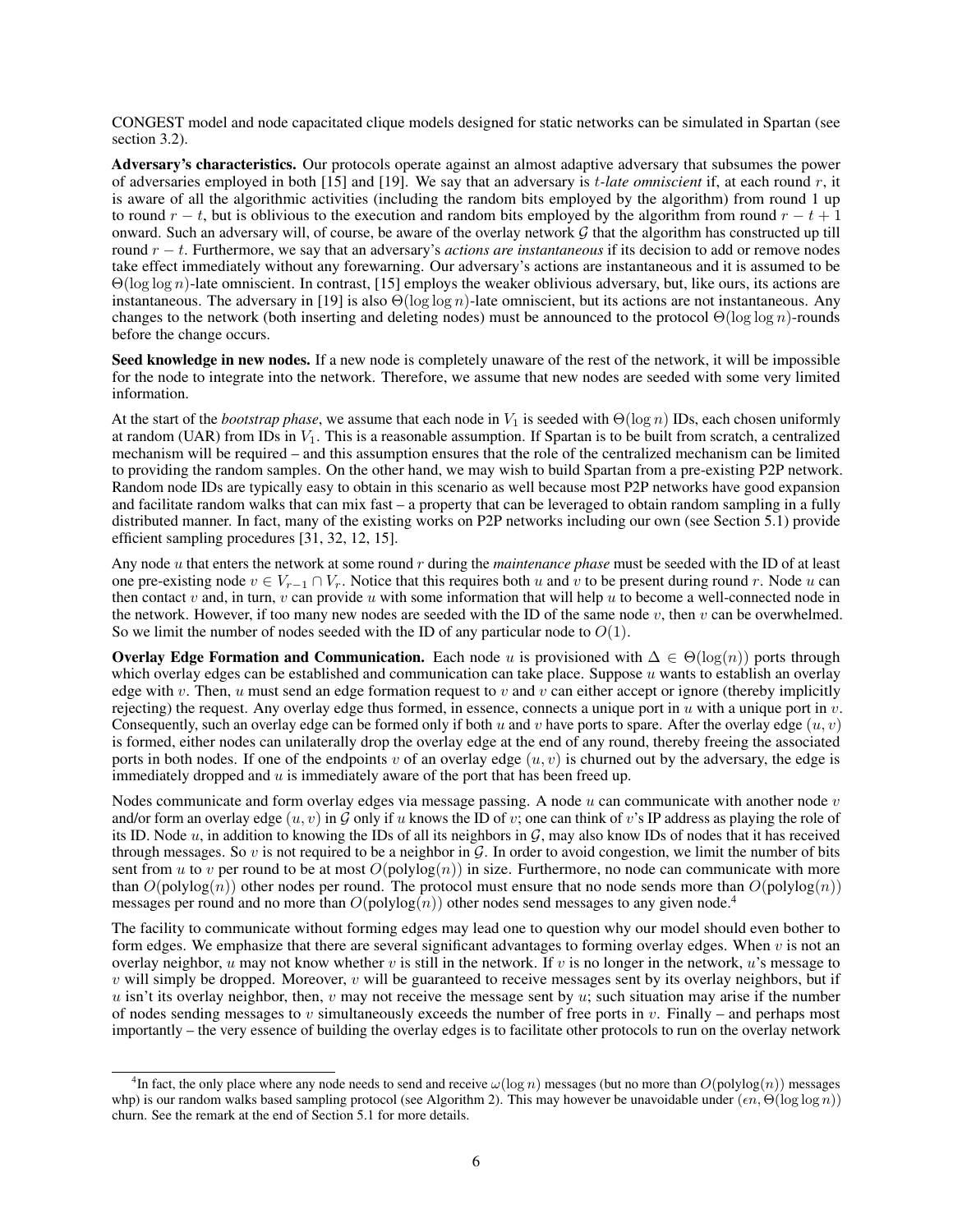so constructed. Consequently, if we can prove that the overlay network  $G$  that we construct has certain properties, application designers can build their protocols upon such guarantees.

Breakup of a round. To avoid a fundamental impossibility (from Theorem 2 in [15]), each round permits a "handshake" between two communicating nodes. So, if u sends a message to v in a round, then v has the option of responding within the same round. Thus, in each round  $r$ , each node  $u$  in sequence

- gets to know which ports are active (as neighbors can drop edges or be churned out),
- performs local computation,
- sends up to polylog $(n)$  messages typically (but not limited to) requesting for some information or requesting the formation of an edge,
- receives up to polylog $(n)$  messages sent by other nodes,
- performs local computation.
- sends up to polylog $(n)$  messages limited to responding to requests received, and finally
- receives up to  $polylog(n)$  messages.

Our protocol employs the second send/receive part of rounds only when forming edges.

## 3 The Spartan Design and Applications

In this section, we first describe Spartan's design comprising  $\Theta(n/\log n)$  committees (also called supernodes in literature) strung together in the form of a butterfly network. We then illustrate the power of this design to perform distributed computation on the network of committees. In particular, we show how algorithms in the CONGEST model of computation can be simulated in Spartan. We also describe how distributed hash tables can be implemented in Spartan. In subsequent sections, we will describe how to build and maintain Spartan in a concrete manner.



Figure 2: A schematic depiction of a Spartan overlay built on a wrapped butterfly framework graph. Note that the first and last columns are the same set of committees since the butterfly is wrapped.

#### 3.1 Spartan Design

The key building blocks of Spartan are committees. The Spartan architecture comprises a set C of  $\Theta(n/\log n)$ committees. Each committee consists of a dynamically changing set of member nodes chosen randomly with the guarantee that the committee has  $\Theta(\log n)$  nodes as its members at any given time. The nodes within a committee are completely connected via overlay edges. Any pair of committees must be able to form *logical edges* between them. A logical edge between two committees is the complete bipartite set of edges between the nodes of the two committees. The set of committees C and the set of logical edges L together form a wrapped butterfly framework graph  $F = (\mathcal{C}, \mathcal{L})$ .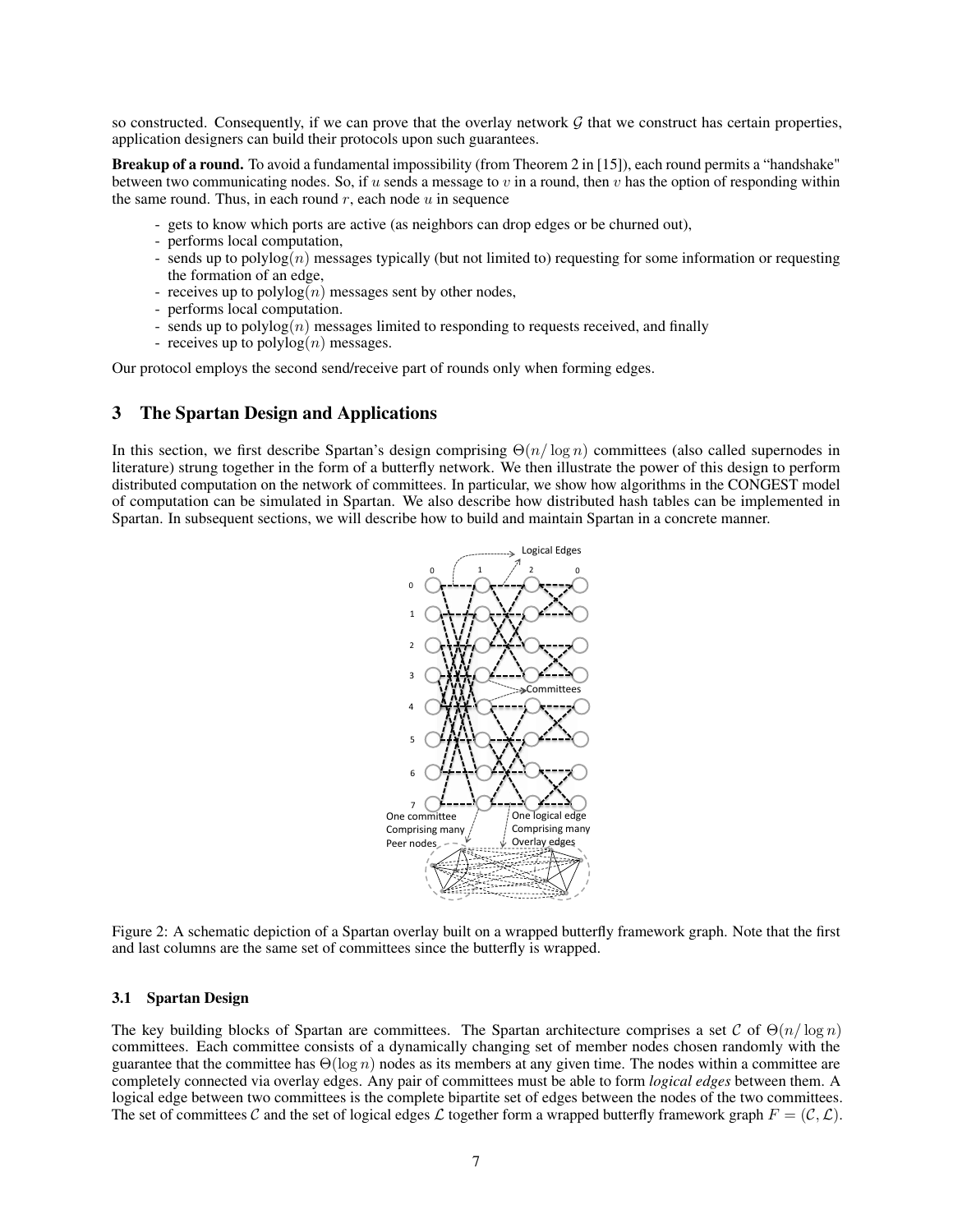The wrapped butterfly has the following structure. The committees in C (of cardinality  $N = k2^k \in \Theta(n/\log n)$  for some k) are arranged in  $2^k$  rows and k columns. Thus, each committee  $C \in \mathcal{C}$  can be addressed by a pair  $(\rho, \gamma)$ ,  $0 \le \rho < 2^k$  and  $0 \le \gamma < k$ , denoting its row and column numbers, resp. Logical edges connect committees in a column  $\gamma$  to committees in column  $\gamma + 1 \pmod{k}$ . Two such committees  $(\rho, \gamma)$  and  $(\rho', \gamma + 1 \pmod{k}$  are connected by a logical edge if and only if either

- 1. both committees are in the same row, i.e.,  $\rho = \rho'$ , or
- 2.  $\rho$  and  $\rho'$  differ at exactly the  $(\gamma + 1 \pmod{k})$ th bit in their binary representations.

Figure 2 shows a schematic; for more details, please see Chapter 4 of [20]. The committees, logical edges, and  $F$ must be built during the bootstrap phase and maintained (whp) for a sufficiently large polynomial(n) number of rounds. Since  $F$  is a constant degree graph, the overall degree of each node (in terms of the number of incident overlay edges) is at most  $O(\log n)$ . We require the Spartan protocols to create and maintain C, L, and therefore F.

The  $\Theta(\log n)$  size of committees has two main advantages that we exploit. On the one hand, the committees are large enough to ensure that an adversary that does not know the current members in the committee will (whp) be unable to disrupt it beyond a manageable level. This advantage can however be lost quickly if we leave a committee unattended for  $\Omega(\log \log n)$  rounds under a churn rate of  $(\epsilon n, \log \log n)$  as all nodes can be replaced within  $O(\log \log n)$  rounds. Thus, nodes in the committees are dynamic. Each node moves to a new committee every  $\Theta(\log \log n)$  rounds on expectation. In particular, unless churned out, a node stays in a committee for a number of rounds drawn from the geometric distribution with parameter  $\Theta(1/\log \log n)$ .

On the other hand, the size of each committee is small enough that the *set of committee members at round* r of a committee  $C \in \mathcal{C}$  denoted  $\text{CML}_r(C)$  can be encoded within  $O(\log^2 n)$  bits. (We ignore the subscript when the round in question is clear from context.)

We say that a *committee* C has been robust until round r if (i) it was successfully created during the bootstrap phase, (ii) at every round  $r' \in \{B, B + 1, B + 2, \ldots, r\}$ , the number of members was at least  $\Omega(\log n)$  nodes, and (iii) in every pair of consecutive rounds  $r' - 1$  and r, there is at least one common node in C in both those rounds. Likewise, we say that a *logical edge between two committees*  $C_1$  *and*  $C_2$  *has been robust until round* r if (i) both  $C_1$  and  $C_2$  have been robust until round  $r$  and (ii) the logical edge was successfully created during the bootstrap phase and, at every round  $r' \in \{B+1, B+2, \ldots, r\}$ , there is an edge between every  $u \in \text{CML}_{r'}(C_1)$  and  $v \in \text{CML}_{r'}(C_2)$ . We say that a *Spartan implementation has been robust until round* r if all the  $N = O(n/\log n)$  committees and the  $O(N)$  logical edges have been robust until round  $r$ . The forthcoming sections are devoted to showing how we can construct and maintain Spartan for an arbitrarily large polynomial in  $n$  rounds. In the rest of the section, we will briefly discuss how Spartan can be useful for distributed computation and distributed hash tables.

#### 3.2 Distributed Computation and Distributed Hash Tables in Spartan

While several works have addressed computation in highly dynamic networks, we take a significant step forward in designing a mechanism whereby standard algorithms in established static distributed computing models can be executed off-the-shelf. Additionally, distributed hash tables with  $O(\log n)$  time storage and lookup times can be implemented despite heavy churn.

Given a Spartan network that is robust for a sufficiently long period of time, we can execute any CONGEST algorithm A that is designed to run on a butterfly network with  $N = |\mathcal{C}| = O(n/\log n)$  nodes provided that the state of the nodes executing A remains small. Each committee C takes up the role of executing A as if it was a node in a butterfly of N nodes. However, the constitution of each committee can change with time, so care should be taken to ensure that any new node entering the committee should be updated with the current state of the node that is being simulated by the committee. This requires a minor restriction that the state of the nodes executing A must be bounded by  $O(polylog(n))$ bits. (Of course, one can trade off this restriction with the churn rate. CONGEST algorithms with larger states can be executed as long as the churn rate is slow enough to ensure that states can be copied into new nodes.) In addition, as per our model, committees can also directly communicate with each other even if they are not neighbors in the butterfly, provided that the nodes in each committee know the IDs of nodes in the other committee. This means that any algorithm designed for the node capacitated clique model [38] can also be executed.

Importantly, Spartan can be used to implement distributed hash tables. The committees serve as addressable locations within the butterfly network and any data item with a well-defined key value can be stored in the location given by the hashed value of its key. We give a brief overview here and refer to [37] for more details. Whenever a data item in the form of a  $\langle \text{key}, \text{value} \rangle$  pair is to be stored in the network, the data item is routed to the location given by the hashed value of the key. Similarly, when the item corresponding to a particular key is required, the request is routed to the location given by the hashed value of the key and retrieved from the committee in that location. Care should be taken to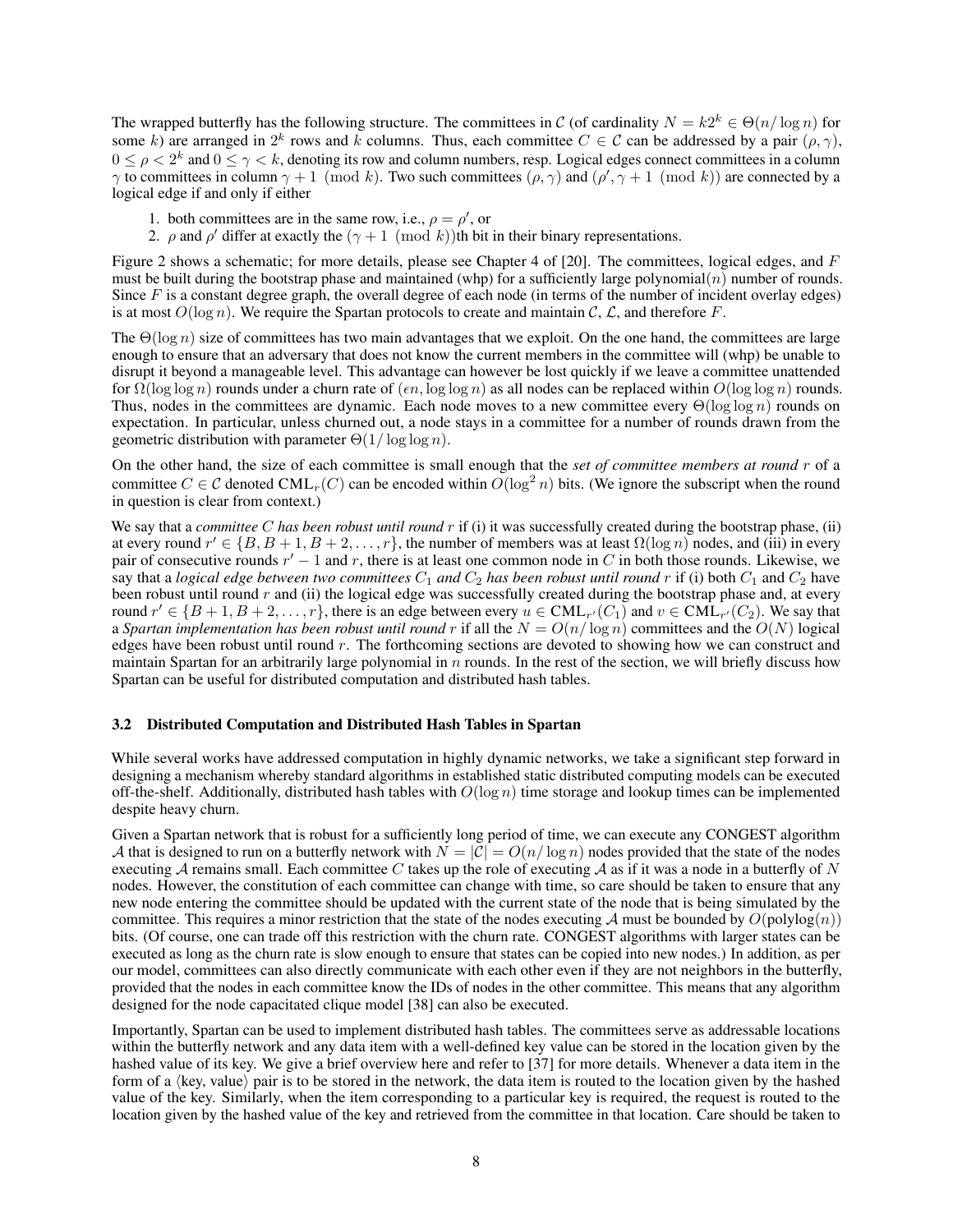ensure that the data item is maintained properly in the committee. As in the case of simulating CONGEST algorithms, the data items stored in each committee should be copied to new nodes that enter the committee.

## 4 Constructing Spartan During the Bootstrap Phase

We will now present the steps to construct Spartan during the bootstrap phase. Algorithm 1 provides the high level steps, each of which requires at most  $O(\log n)$  rounds. Moreover, all these steps respect the congestion requirement in that no node will either send or receive more than  $O(\log n)$  messages at any round; we will explicitly discuss this whenever it isn't obvious. Each step is then explained and analyzed in detail subsequently.

Algorithm 1 Overview of approach to build a relaxed Spartan during the bootstrap phase.

- 1: A leader node  $\ell$  is elected taking advantage of a fraction of the  $\Theta(\log n)$  seed random IDs that each node in  $V_1$  possesses.
- 2: Construct an  $O(\log n)$  height binary tree with vertex set  $V_1$  and  $\ell$  as root. (Recall  $V_1 = V_2 = \cdots = V_B$ .)
- 3: Compute the inorder traversal number for each node in  $O(\log n)$  rounds (taking advantage of the height being  $O(\log n)$ ) and form a cycle using the first  $N = k2^k \in O(n/\log n)$  nodes, each of which will eventually become committee leader.
- 4: This cycle is transformed in  $O(\log n)$  rounds into a wrapped butterfly network with k columns and  $2^k$  rows.
- 5: The nodes that are not committee leaders will then randomly join one of the  $N$  committees such that each committee has  $\Theta(\log n)$  nodes.
- 6: The nodes within each committee form complete pairwise overlay edges.
- 7: The committee leaders exchange CMLs with their neighbors in the butterfly network using which the complete bipartite overlay edges can be formed between nodes in neighboring committees.

**Line number 1 of Algorithm 1.** We claim that a leader  $\ell$  can be elected by the following elementary algorithm: each node generates a random number with a sufficiently large number of  $\Theta(\log n)$  bits and creates a message with the random number and its ID. It then choses  $\Theta(\log n)$  nodes uniformly at random from the samples it has been seeded with (without replacement) and floods the message to those nodes. In every round thereafter, it continues to flood the message with the largest value seen so far. After a period of some  $\Theta(\log n)$  rounds, we claim that (whp) only one message, that belonging to the node  $\ell$  which generated the largest random number, will survive and  $\ell$  would be elected leader.

Lemma 1. *The leader election algorithm employed in line number 1 of Algorithm 1 can, whp, correctly elect a unique leader* ℓ *in* O(log n) *rounds. Furthermore, each node consumes at most* O(log n) *of its seeded random ID samples.*

*Proof.* From the description of the protocol, it is clear that each node consumes at most  $O(\log n)$  seeds from its samples. To see how the algorithm will take  $O(\log n)$  rounds, consider this. Each node chooses  $\Theta(\log n)$  nodes at random at the start of the protocol (and thereafter uses the same nodes) to flood its message. This means that we are looking at a random graph  $G(n, p)$  with  $p$  in  $\frac{d \log n}{n}$ , with  $d > 1$  being a sufficiently large constant. We know that for such a graph, the diameter is in  $O(\log n)$ , thus with high probability,  $\ell$ 's message will be flooded through the network in  $(O(\log n))$ rounds.

 $\Box$ 

**Line number 2 of Algorithm 1.** The tree is created in two phases, both of which run for  $O(\log n)$  rounds and each node consumes at most  $O(\log n)$  of the seed tokens. The first phase begins with the tree being just the root node  $\ell$ . Each node in the tree begins with two vacant spots for its children. At each time step, each node in the tree that has at least  $0 < q < 2$  vacancies queries q nodes at random and requests them to become its children. Nodes not in the tree (called non-tree nodes), if requested, accept at most one such request and fill the vacancy and become nodes in the tree. The first phase lasts for a suitably large  $\Theta(\log n)$  rounds after which (as shown in Lemma 2) the tree consists of at least  $n/2$  nodes (whp). Note that such a tree will have at least  $n/2$  vacancies as well.

During the second phase, in each round, each non-tree node  $u$  randomly probes a node  $v$  (again by consuming one of its random samples) to see if it is a tree node with a vacancy. If v is a tree node and has a vacancy, then, it will respond positively to exactly one such request among the several it might have received. If v responded positively to  $u$ , then  $u$ becomes its child. Again, we will show in Lemma 2 that within  $O(\log n)$  rounds, (whp) the number of non-tree nodes dwindles to zero.

We emphasize that in both phases, the sampling is from the global set of nodes. In the first phase (resp., second phase), samples that fall on the nodes already in the tree (resp., node not yet in the tree and tree nodes that already have two children) are ignored. Crucially, by a simple balls-into-bins argument, this ensures whp that no node receives  $\omega(\log n)$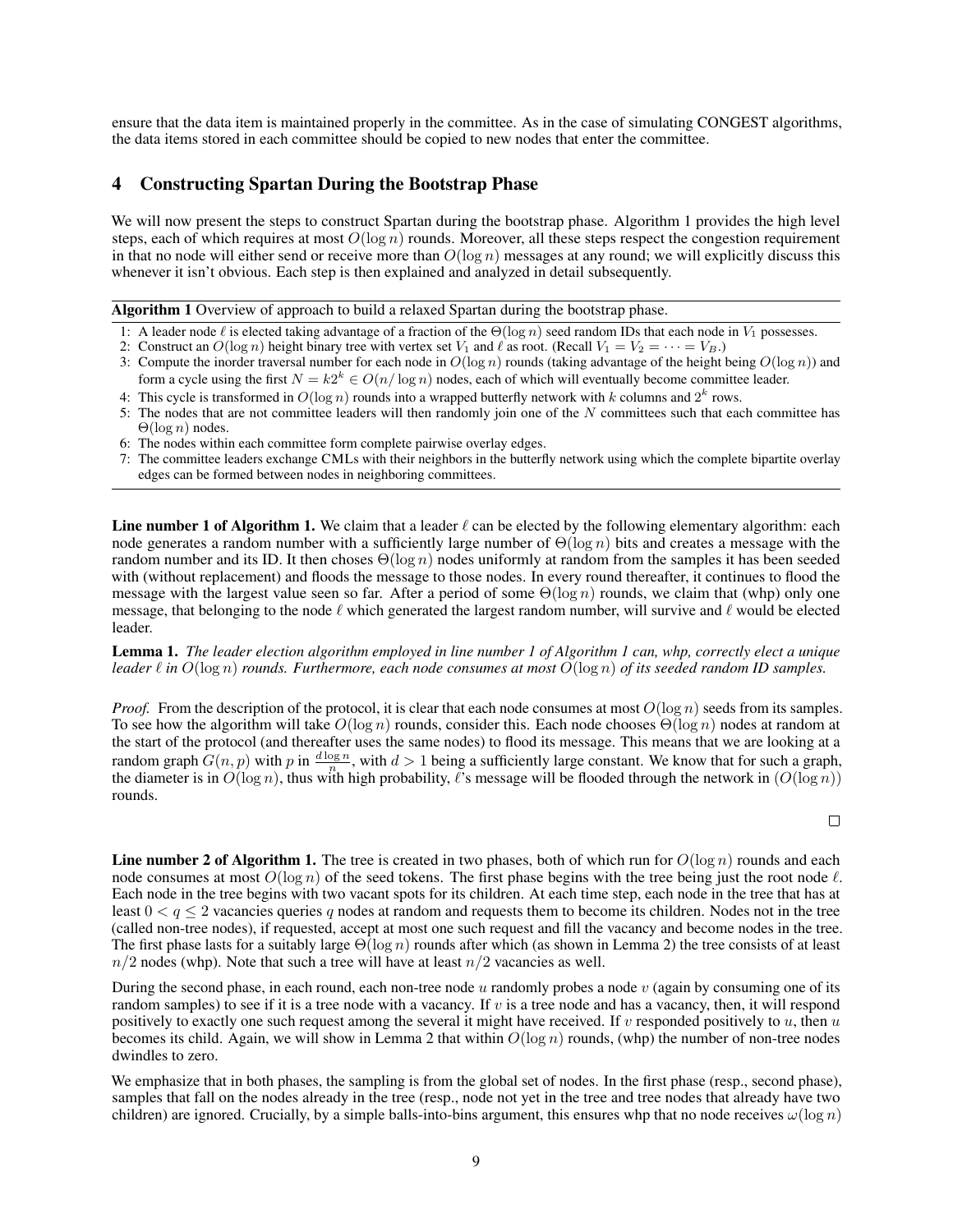requests per round. Moreover, just the  $\Theta(\log n)$  seed samples per node will be sufficient to execute line number 2 of Algorithm 1.

Lemma 2. *For the procedure described in Line number 2 in Algorithm 1, the following two statements hold: i)* After a sufficiently large  $\Theta(\log n)$  *rounds of the first phase, (whp) the tree has grown to have at least*  $|n/2|$  *nodes in it.*

*ii) After a sufficiently large* Θ(log n) *rounds of the second phase, (whp) the number of nodes not in the tree has dwindled down to zero.*

*Because of i) and ii), after a a sufficiently large* Θ(log n) *rounds, (whp) the tree has grown to have* n *nodes in it. Furthermore, no node sends more than* O(1) *messages and (whp) every node receives at most* O(log n) *messages.*

*Proof.* We will first proceed to prove statement (i). Statement (ii) holds by symmetry. Let's fix a round r, let the number of nodes currently in the tree be  $\tau$ , this means that there are exactly  $\tau + 1$  vacancies and  $n - \tau$  non tree nodes. We want to calculate exactly how many vacancies are being filled in a round. Let  $X$  be the random variable that counts the number of vacancies that has been filled in a round r. Note that the event of an vacancy being filled by a node  $u$  is precisely the same as node  $u$  becoming a non-tree node. Which is also equivalent to node  $u$  getting at least one invite. Thus, at any round  $r$ , counting the number of nodes that received an invite, gives us a measure on the number of nodes that have become a part of the tree in r (i.e., X). Let  $X_i$  be a random variable such that

> $X_i = \begin{cases} 1 & \text{if non-tree node } i \text{ received at least 1 invite} \\ 0 & \text{otherwise} \end{cases}$ 0 otherwise.

Clearly,  $X = \sum_{i=1}^{n-\tau} X_i$ . At this juncture, it is important to note that the random variables  $X_i$  are not mutually independent. However, as they are negatively associated (chapter 4 of Dubashi and Paconesi's book [39]) (as we will briefly explain in the following paragraph) we are free to use various probabilistic bounds. To see how the random variables are negatively associated, we may visualize the act of vacancies inviting nodes as a balls and bins model. In the act of a vacancy inviting a node to be its child, the node with the vacancy  $(u)$  uses one of its random samples to invite another node (that's chosen UAR from the network) to fill its vacancy from among the  $n$  nodes in the network. This is comparable to the act of throwing a single ball into  $n$  bins. Clearly in this setting, a non tree node getting at least one invite is equivalent to a bin being non empty (i.e., getting at least one ball). We now introduce the following two useful lemmas:

Lemma 3. *Consider the balls and bins model where* m *balls have been thrown at* n *bins (*m *not necessarily equal to* n). Let  $B_i$  count the number of balls in bin i. The random variables  $B_1, ..., B_n$  are negatively associated. [from Eg. *3.1 [39]]*

Lemma 4. *In the same balls and bins model introduced in Lemma 5, under the Discrete Monotone Aggregation property, random variables that are non-decreasing or non-increasing functions of the negatively associated variables* B1, ...B<sup>n</sup> *are also negatively associated. [*from *Eg. 3.2 [39]]*

From both lemma 3 and lemma 4, it's clear that the random variables  $X_i$ 's are negatively associated. Thus, for any value of  $k$ , when  $2k$  balls are thrown at  $n$  bins,

$$
\mathbf{Pr}(\text{less than } k \text{ bins are filled}) \le \binom{n}{k} \frac{k^{2k}}{n^{2k}}.\tag{1}
$$

When there are  $\tau$  nodes in the tree, and therefore  $\tau + 1$  vacancies:

$$
\Pr(X \le (\tau + 1)/2) \le {n \choose (\tau + 1)/2} \left(\frac{(\tau + 1)/2}{n}\right)^{(\tau + 1)}
$$

Now we may the use the following standard inequality that states:

$$
\forall k, 1 \le k \le n, \frac{n^k}{k^k} \le \binom{n}{k} \le \frac{e^k n^k}{k^k}
$$

To get: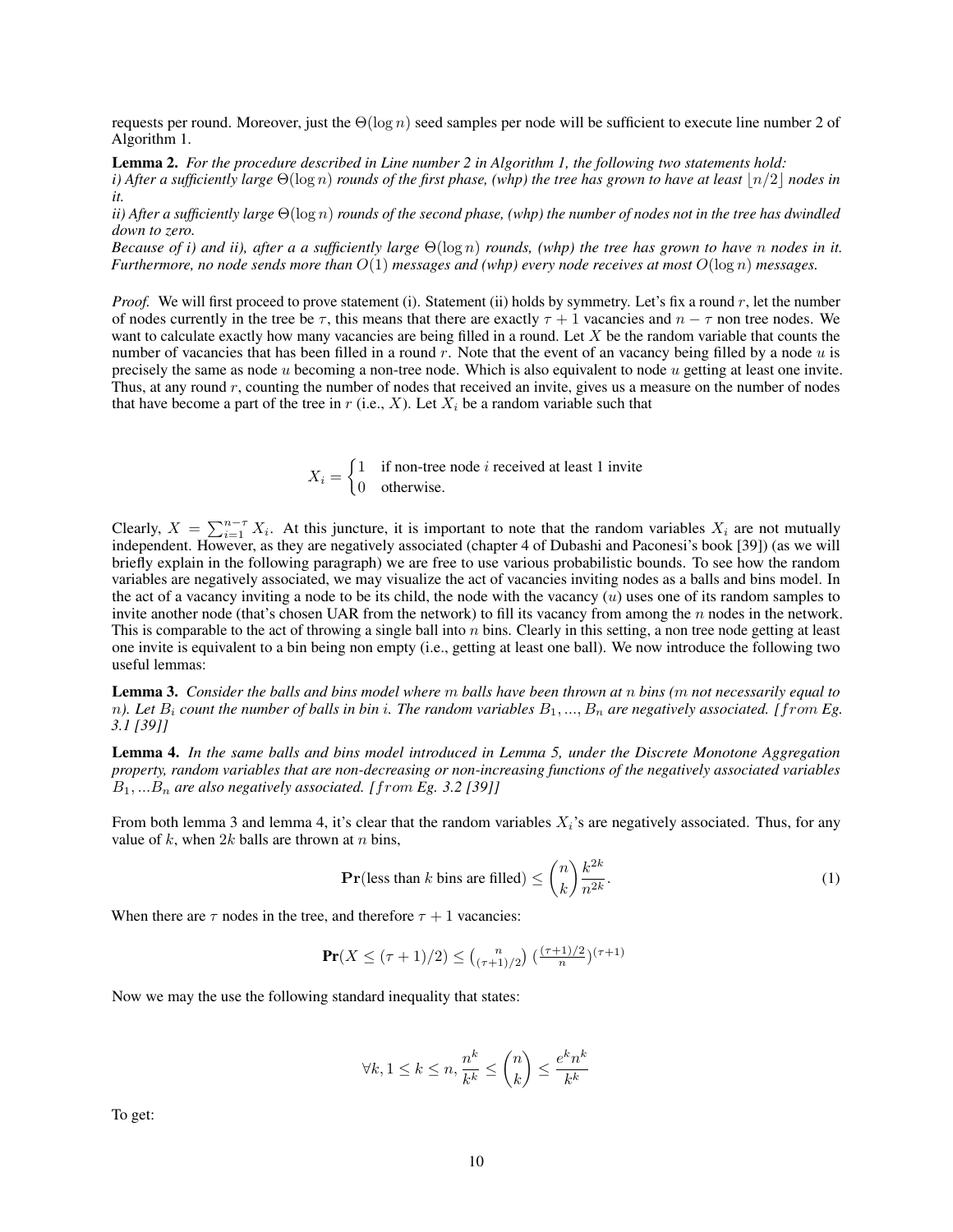$$
\mathbf{Pr}(X \le \frac{\tau+1}{2}) \le \left(\frac{e^{\frac{\tau+1}{2}} n^{\frac{\tau+1}{2}}}{\frac{\tau+1}{2}}\right) \left(\frac{\frac{\tau+1}{2}}{n}\right)^{\tau+1}
$$

$$
\le \frac{e^{(\tau+1)/2}}{4^{(\tau+1)/2}} \left(\frac{2(\tau+1)}{n}\right)^{(\tau+1)/2}
$$

For any  $d > 0$  and  $\tau \leq n^{1/d}$ , since the fraction  $\frac{2(\tau+1)}{n}$  approaches  $\frac{1}{n^{1-1/d}}$ , this means that more than half the vacancies are filled with high probability. But, as  $\tau$  approaches a fraction of n (say  $n/\lambda$  for any  $\lambda$ ,  $0 < \lambda \le 2$ ), the above probability approaches  $1-(1/\lambda)^\tau$  which does not guarantee high probability. However, even as  $\tau$  approaches a fraction of n, at least one fourth of the vacancies are filled in every round with high probability.

Recall that  $X = \sum_{i=1}^{n-r} X_i$ . We have  $\Pr(X_i = 1)$  is  $1 - (1 - 1/n)^{\tau+1}$ . The expected number of vacancies filled in a round is then  $\mathbf{E}[X] = (n - \tau) (1 - (1 - 1/n)^{\tau+1})$ . We first use the binomial expansion to obtain the following upper bound:

$$
(n-\tau)(1-1/n)^{\tau+1} \le (n-\tau) \left[ 1 - \frac{\tau+1}{n} + \frac{(\tau+1)(\tau)}{2!n^2} \right]
$$

Then we use the above bound to obtain a lower bound on the expectation as follows:

$$
\mathbf{E}[X] \ge \frac{3(\tau+1)}{8}
$$

We will now use the following useful variation of the chernoff bound from Mitzenmacher and Upfal [20] (where  $\mu$ denotes the expectation of random variable  $X$ )

$$
\mathbf{Pr}(X \le (1 - \delta)\mu) < e^{-\frac{\mu \delta^2}{2}}, \text{for any } 0 < \delta \le 1
$$

Since  $\delta \mu \ge \frac{\tau+1}{8}$  and thus  $\mu^2 \delta^2 \ge \frac{(\tau+1)^2}{64}$ , the probability that at most one fourth of the vacancies are filled in a round r is given as:

$$
\mathbf{Pr}(X \le \frac{(\tau+1)}{4}) \le \exp\left\{-\frac{(\tau+1)}{128}\right\}
$$

Thus, for each round r, where  $1 < \tau + 1 < n/2$ , whp, at least a fourth of the vacancies are filled. Call such a round in which one fourth of the vacancies are filled a good round. Since for each round  $r$ , the probability of it being a good round is high, for given values of n, we will be able to calculate the value R such that when we run the algorithm for  $R \log n$  rounds, there are at least 10 log n good rounds with high probability. Thus in  $R \log n$  rounds, the number of nodes in the tree has grown to  $n/2$ . Statement ii) holds by symmetry, as we are looking at the same balls and bins scenario as above but with the tree nodes and non-tree nodes switched (as in the second phase, the non-tree nodes are looking for vacancies). Therefore, the same argument holds (only in reverse as we start with at most  $n/2$  non-tree nodes that slowly dwindle down to zero). Thus in  $\Theta(\log n)$  rounds, we have a tree on n nodes with high probability.

Finally, it is clear from the protocol that each node only sends  $O(1)$  messages, but it is not immediately clear whether they only receive  $O(\log n)$  messages (whp). To show this upper limit on the number of messages received, we note that – in each round of both phases – nodes send messages to randomly chosen other nodes. So this process can again be viewed as a balls-into-bins process with at most  $n/2$  balls being thrown randomly into n bins. So no bin will receive any more than  $O(\log n)$  balls (whp). This balls-into-bins limit implies that no node will receive more than  $O(\log n)$ messages at any round.  $\Box$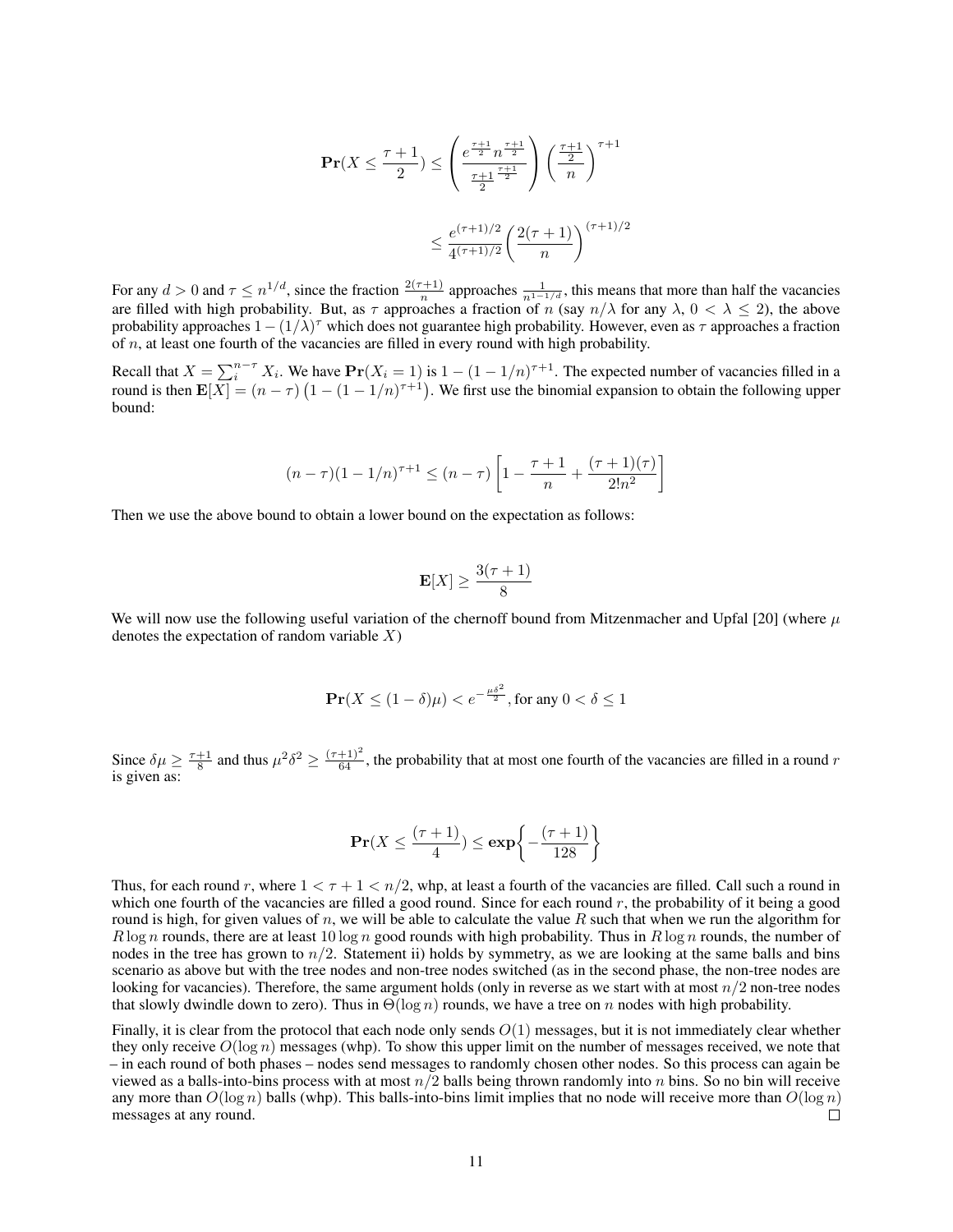Lemma 5. *There exists an* O(log n) *round implementation of Line number 2 of Algorithm 1 that (whp) results in a binary tree whose height is* O(log n)*.*

*Proof.* From lemma 2 it follows that there exists a procedure that can in  $O(\log n)$  (whp) build a binary tree that includes all the nodes in the network. The height constraint follows from the fact that in any round the height of the tree being built can be increased by at most 1. Since the the procedure is terminated after  $O(\log n)$  rounds, it follows that the height of the tree can be at most  $O(\log n)$ .  $\Box$ 

Line number 3 of Algorithm 1. The inorder traversal number is quite easy to compute. First we use a bottom-up convergecast, in which each node (starting with the leaf nodes) sends up the number of children rooted at their sub-trees. This ensures that each node in the tree knows exactly how many descendants are in each of their left and right subtrees after a period of  $\Theta(\log n)$  rounds.

When the root gets this information, it can compute its inorder traversal number as  $1 + L$ , where L is the number of nodes in it's left subtree. Notice that all the nodes in the left subtree will have inorder traversal numbers in the range  $[1, L]$  while the nodes in the right subtree will have inorder traversal numbers in the range  $[L + 2, n]$ . The root then passes these ranges to its appropriate children. We can continue this process in a top-down recursion such that each node gets to know its inorder traversal number and passes on the appropriate range of inorder traversal numbers to its two children. Since the number of committees  $N \in \Theta(n/\log n)$  can be precomputed, the first N nodes (in the inorder traversal ordering) can identify themselves as committee leaders.

Now, we again perform a bottom up process in which the  $N$  committee leaders organize themselves as a ring. Observe that a ring (along the lines of a circular linked list) can be identified by the address of one arbitrary node in the ring called the head; each node within the ring has an overlay edge pointing to its clockwise neighbor and another to its counter-clockwise neighbor. First, the leaves that are also committee leaders form a trivial ring with just one node and pass the address of the head (here the head is themselves) to their parent. The parent then forms a new cycle by merging the (up to) two cycles (through the use of their cycle heads) it received from its two children. Note that it includes itself as a part of the cycle only if it is also a committee leader otherwise it just passes the head of the merged cycle up to its own parent. All nodes also ensure that the head of the cycle is always the node with the smallest inorder traversal number. This process continues until the protocol reaches the root, where the root puts together the two cycles from its left and right subtree (it includes itself in the  $1 + L$ th position if it is a committee leader) and creates a contiguous cycle on  $N$  nodes with the labels decided by the inorder traversal. The rest of the nodes (including the root if it is not part of N nodes may now be discarded). Clearly, in  $O(D)$  rounds, where D is the depth of the tree, the nodes would have all organized themselves into a cycle. We know from lemma 5 that the height of the tree is  $O(\log n)$  Thus,

Lemma 6. *There exists an* O(log n) *round implementation of line number 3 of Algorithm 1 that selects a set of*  $N \in \Theta(n/\log n)$  *nodes and arranges them as a ring.* 

Line number 4 of Algorithm 1. Before we start constructing the butterfly network, we must preprocess the ring of committee leaders in three steps to reach a suitable state depicted in Figure 3.

First, the ring is arranged in the form of a 2D grid comprising k columns and  $2^k$  rows as shown in Figure 3 (i). This is easy because each node with inorder traversal number, say, i can position itself in row  $|(i - 1)/k|$  and column  $(i - 1)$ mod k. It has to then connect with nodes with inorder traversal numbers  $i - k$  (when  $i - 1 \not\equiv 0 \pmod{k}$ ), i (when  $i \neq 0 \pmod{k}$ ,  $i - k$  (when  $i > k$ ), and  $i + k$  (when  $i < N - k$ ). Note that connecting with  $i - k$  and  $i + k$  will require  $\omega(1)$  rounds, but no more than  $k \in O(\log n)$  rounds. This will allow us to identify each node in the grid by the pair  $(\rho, \gamma)$ , where  $0 \le \rho \le 2^k - 1$  is the row number and  $0 \le \gamma \le k - 1$  is the column number.

In the second step of the preprossessing stage, we first structure the grid into nested blocks as defined shortly; see Figure 3 (ii). Blocks are suitably nested in rectangular subgrids of some  $\kappa$  columns and  $2^{\kappa}$  rows,  $1 \leq \kappa \leq k$ . The nodes in the leftmost column of each block are called its *hinge nodes* or just *hinges*. If the hinges of a block occur in some column γ in the grid, we say that the block is *hinged* at column  $\gamma$ . Column  $\gamma$  in the grid has 2<sup> $\gamma$ </sup> blocks hinged in it. Therefore, we refer to the *p*th block (from the top, starting at  $\rho = 0$ ) hinged in column  $\gamma$  as *block*  $(\rho, \gamma)$ ,  $0 \leq \rho \leq 2^{\gamma} - 1$ . Let  $\kappa_{\gamma} \in \{1, 2, \dots k\}$  such that  $\kappa_{\gamma} \equiv -\gamma \pmod{k}$ ; then, every block hinged in column  $\gamma$  has  $2^{\kappa_{\gamma}}$  rows. Block  $(\rho, \gamma)$  thus refers to the rectangular subgrid with node  $(\rho 2^{\kappa_\gamma}, \gamma)$  as the top-left node and  $((\rho + 1)2^{\kappa_\gamma}, k - 1)$  as the bottom-right node.

We will now describe the second step of the preprocessing stage in which the topmost hinge vertex must be connected to the bottom most hinge vertex in every block; see Figure 3. Clearly, this is already true in blocks hinged at column k − 1; this sets the base case for an inductive procedure. Consider a block P (for parent) hinged at column  $\gamma$  that has two smaller blocks U (for upper) and L (for lower) nested within it, both hinged at column  $\gamma + 1$ . Once the top and bottom hinge nodes of U and L are connected via overlay edges, within a constant number of rounds (5 to be exact),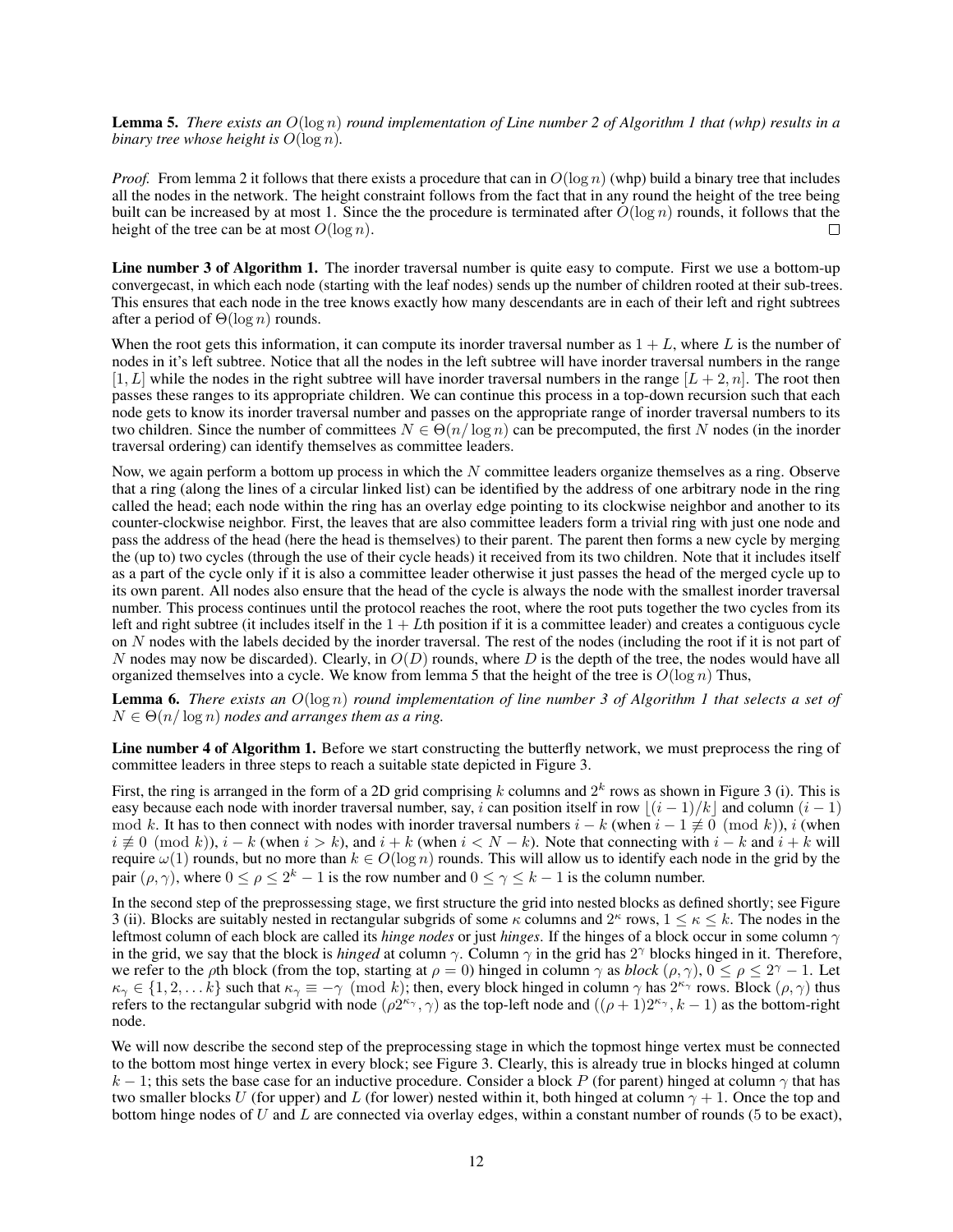

Figure 3: preprocessing the cycle of committee leaders into a suitable grid structure with nested blocks that will serve as a starting point for the butterfly formation algorithm.

the top and bottom hinge nodes of block  $P$  can be connected in the following manner. The top hinge node of  $P$  passes the request to the top hinge node in  $U$  (as they are adjacent in the grid), which in turn passes the request to  $U$ 's bottom hinge. From there, the request is sent to the top hinge node of  $L$  (which is right below  $U$ 's bottom hinge in the grid), which can then pass it on to L's bottom hinge. From there, the intended final recipient is just one hop to the left in the grid. This means that after 5k (and thus  $O(k)$ ) rounds, ensure that the top hinge node of every block is connected to its corresponding bottom hinge node.

The third (and final) step in the preprocessing stage is quite a small step. For every pair of blocks  $U$  and  $L$  hinged at the same column and nested within the same parent P, we ensure that their respective top hinge nodes are connected and likewise that their bottom hinge nodes are also connected. This is an easy  $O(1)$  rounds step since the top and bottom hinges are connected for every block; see Figure 4 (i) & (ii).

Butterfly construction. To construct the butterfly network, we perform the following steps in parallel at every parent block P that has two blocks U and L nested within it. Consider one such example as shown in Figure 4 (ii) and, equivalently, in (iii), wherein, two blocks U and L consisting of  $\kappa$  columns and  $2^{\kappa}$  rows are initially connected at their respective top hinges and their respective bottom hinges. Number the hinges of both blocks  $L$  and  $U$  top to bottom from 0 to  $2^k - 1$ . The final goal is to reach the configuration shown in Figure 4 (x), but an important intermediate goal is to get the rth pair of hinges from U and L connected for  $0 \le r \le 2^{\kappa} - 1$  (shown in Figure 4 (viii)). One can easily achieve this in  $\Theta(2^{\kappa})$  rounds, but this will translate to an overall  $\Theta(2^k)$  rounds when we consider the pair of blocks nested within the outermost block. But, with care, this can be achieved in  $O(\kappa)$  rounds (and thus we will need  $O(k)$ ) rounds in total).

Our approach involves  $O(\kappa)$  stages (in total) with each stage requiring  $O(1)$  rounds. After each stage i, we ensure that the first  $2^i$  pairs, i.e., rth hinges in U and L for  $0 \le r < 2^i$ , are connected (as shown in Figure 4 (iv) to (viii)); in particular, note (iii), (iv), (vi), and (viii). In addition, to help the next stage, we also ensure that in each block the rth hinge is connected to the  $(r + 2<sup>i</sup>)$ th hinge node; these are called *helper edges*. In stage  $i + 1$ , we wish to get the *r*th hinge nodes from U and L connected for  $2^i + 1 \le r \le 2^{i+1}$ . This can be achieved in three steps because the rth node in U can (via a helper edge) send its address to  $(r - 2^i)$  hinge in U. Since  $(r - 2^i)$ th pair of hinge nodes are already connected in a previous stage, the address can be passed on to the  $(r - 2<sup>i</sup>)$  hinge in L. Again, via a helper edge, the address can be transmitted to the rth hinge in  $L$ , thereby enabling the rth hinge in  $L$  to establish an edge with the rth hinge in U. We are not done yet because the helper edges in the next stage must have twice the reach as the helper edges in the current stage. For this purpose, we consider the two helper edges incident at some rth hinge in (say)  $U$ leading to  $r' = (r - 2^i)$ th hinge and  $r'' = (r + 2^i)$ th hinge. Clearly, the r'th hinge can send its address to the r''th hinge in two steps via the two helpers we considered. Thus,  $r''$ th hinge can establish an edge with the  $r'$ th hinge as required. Of course, this will have to be repeated in parallel for all  $2^i \le r \le \kappa - 2^i$  and for L as well. Once the helpers for the next stage have been constructed, all other previously constructed helpers (barring those that are also grid edges) can be deleted. This will bring us to (viii) (or equivalently (ix)) in Figure 4.

Finally, to get the butterfly edges, notice that the first  $2^{\kappa}$  hinges in P (from top to the half way mark) must connect with the  $2^k$  hinges in L and the second  $2^k$  hinges in P must connect to the  $2^k$  hinges in U. More precisely, for  $0 \le r \le 2^{\kappa} - 1$ , the rth hinge in P must connect to the rth hinge in L. For  $2^{\kappa} \le r \le 2^{\kappa+1} - 1$ , the rth hinge in P must connect with the  $(r - \overline{2^k})$ th hinge in U. This can be easily achieved in  $O(1)$  rounds because the endpoints that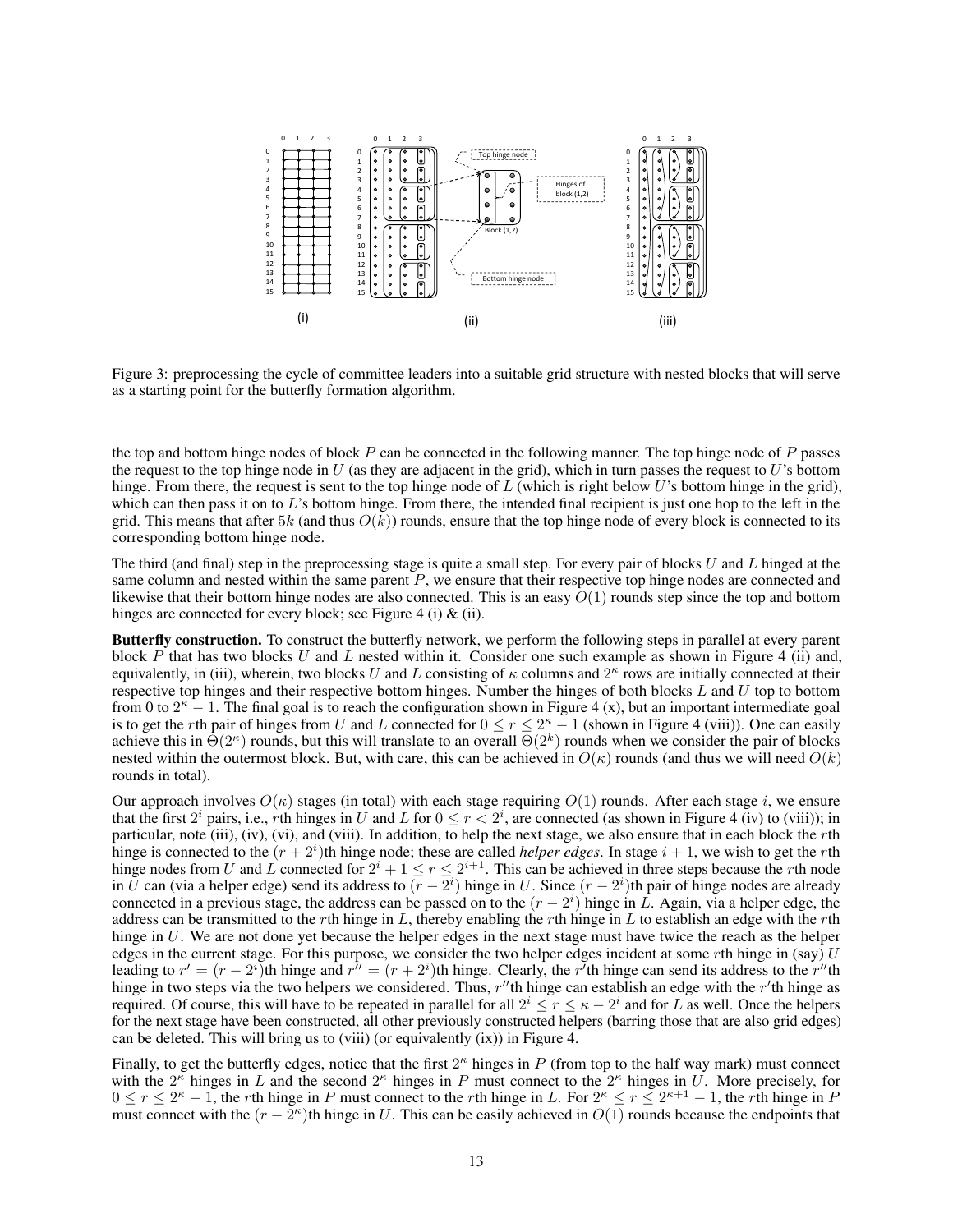

Figure 4: The third (and final) step in the preprocessing stage is shown as the transformation from (i) to (ii). The rest of the figures show the actual construction of the butterfly network. To better illustrate the progression of the butterfly construction, block  $L$  is redrawn in a mirrored fashion from (iii) through (viii). In particular, (ii) is redrawn in (iii) with  $L$  mirrored. Similarly, (viii) is redrawn in (ix) with  $L$  drawn in the usual manner in which butterfly networks are drawn. To reduce clutter, we have not shown all the grid edges, but rather just show those edges needed to perform the next step.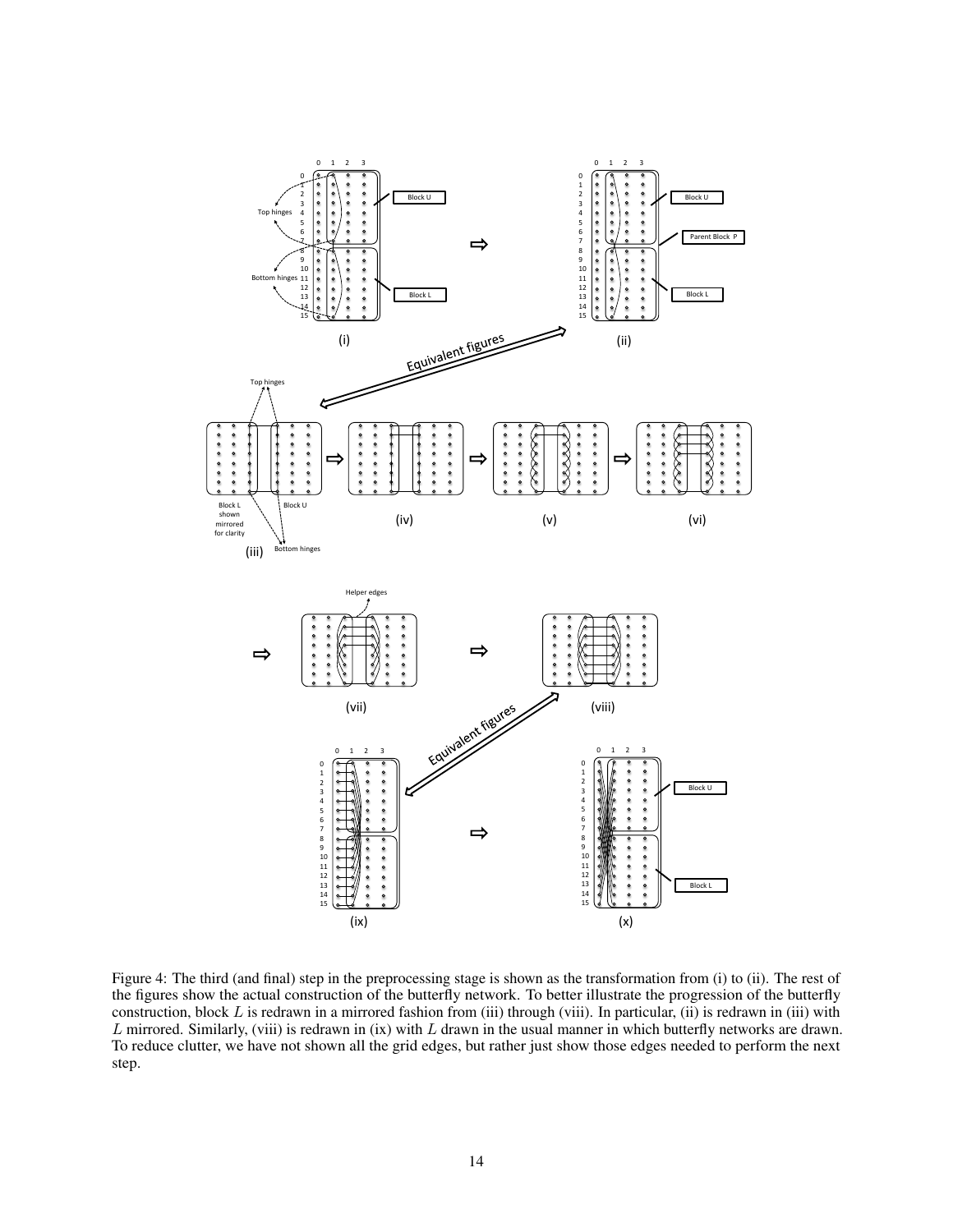must be connected are within two hops of each other. For example, for some r such that  $2^k \le r \le 2^{k+1} - 1$ , there is a grid edge to the rth hinge in U and since the rth hinges in U and L are connected, the rth hinge in P can transmit its address to the rth hinge in L in 2 rounds, which will then allow the rth hinge in L to establish an edge with the rth hinge in  $P$  in one round.

Finally, we note from the description of the protocol that the congestion limits are not violated. Thus,

Lemma 7. *There exists an* O(log n) *round implementation of line number 4 of Algorithm 1 that does not violated*  $congestion$  limits and takes a ring of  $N=k2^k\in\Theta(n/\log n)$  nodes and arranges them as a wrapped butterfly network of  $k$  columns and  $2^k$  rows.

Line number 5 of Algorithm 1. We will reuse ideas from line number 2 to implement line number 5 and, just as before, we will implement the line in two stages. The initial stage ensures that each committee gets  $\Theta(\log n)$  nodes with high probability. This is done by each committee leader actively trying to recruit one member for every round for a period of  $O(\log n)$  rounds. Once the first stage is finished, the second stage ensures that any unattached node can find a committee to join within  $O(\log n)$  rounds. Let budget  $= 3n/4N$ . In the first stage, each committee will garner exactly budget nodes in the following manner. Each committee leader uses its samples to invite one random node per round until it inducts budget nodes into its committee. Consider a committee  $C$  with leader node  $c$ . At each round, there are at least  $n/4 - N \in \Omega(n)$  nodes that did not receive any invitation from any other committee leader. This means that the probability p with which committee leader may find a node for its committee is at least  $\left(\frac{n/4-N}{n}\right)$  $\frac{(1-N)}{n}\Big) (1-1/n)^N.$ 

That is, when N is  $\frac{n}{\zeta \log n}$ ,  $\zeta \ge 1$ , then p is at least (3/16).

If we define  $X_i$  to be the random variable that counts the number of rounds before a committee leader can get its  $i^{th}$ node after it got its  $i - 1$ <sup>th</sup> one, then clearly  $\sum_{i=1}^{\text{budget}} X_i$  gives the number of rounds required for a committee leader to get budget nodes. Now these  $X_i$ s are not independent. Let's look at the construction of a similar random process, such as a coin toss in which you count the number of rounds before you get budget heads. In this construction, a coin turns up heads with probability exactly 3/16. Now this is a more pessimistic version of the same events described above and hence will take longer to reach the required goal of budget heads. In the described experiment, this means that on expectation it takes at most 16/3 rounds for the coin to turn up its  $i^{th}$  head after its  $i - 1^{th}$  one,  $1 \le i \le$  budget, which then means that on expectation it takes at most  $\frac{16}{3}$  budget  $\in$   $\Theta(\log n)$  rounds to get budget number of heads. We may then use Chernoff bounds to show that for any value of n and any fixed value of R,  $R \ge 6E[X]$ , the probability it will take more than  $R \log n$  rounds to reach budget number of heads is at most  $\frac{1}{nR}$  (from Theorem 4.4 [20]). Going back to our original scenario, this means that for any committee leader it will take at most  $O(\log n)$  rounds with probability  $\frac{1}{n^R}$ . We may now use the union bound to show that all committee leaders can get the required number of nodes in  $\Theta(\log n)$ rounds, with probability at least  $1 - 1/n^{R-1}$  for any fixed R.

After  $\Theta(\log n)$  rounds, there can be still at most  $n/4$  nodes left in the network that are not part of the committee. At this point, we begin the second stage, where each unattached node  $u$  tries to join a committee. Each node that has become part of the committee has a budget of 1 node which it can use to induct into its committee. In the second stage, in every round an unattached node u tries to probe a random node v to become a part of v's committee. If v has not exhausted its budget then it accepts  $u's$  request, otherwise u tries again with a different node. Since even if all unattached nodes become attached there will still be  $n/2$  nodes that would not have exhausted their budget, each un-attached node can find a committee with probability at least  $1/2$ . In a manner similar to above, this means that an unattached node u can clearly succeed in finding a committee, whp, in  $\Theta(\log n)$  rounds. Again, using union bound, we can guarantee that, whp, each unattached node can find and become a part of a committee  $\Theta(\log n)$  rounds. Note that the size of any committee can at most double at the end of the second stage as described here (since each committee member can accept exactly one non-committee member), so no committee will end with more than  $\Theta(\log n)$  members. Thus,

Lemma 8. *There exists an implementation of line number 5 of Algorithm 1 that (whp) requires* O(log n) *rounds and ensures that every committee gets* Θ(log n) *member nodes.*

Line number 6 of Algorithm 1. Since all nodes know their respective committee leader's ID, they will send their own ID to their leaders. The committee leader will form a list of all nodes in the committee and communicate this to all nodes in its own committee. The individual nodes will then establish overlay edges with all other members in the committee. At this point, the committee leader can construct the CML and disseminate to all nodes in the committee

Line number 7 of Algorithm 1. The committee leaders exchange CMLs with their neighbors in the butterfly network. Each committee leader in turn passes on the CMLs it received to nodes in its own committee. If  $C_1$  and  $C_2$  are two neighboring committees in the butterfly network, then the logical edge between  $C_1$  and  $C_2$  comprises overlay edges between every pair in  $C_1 \times C_2$ ; here we are abusing notation and using  $C_1$  and  $C_2$  to refer to the committees as well as the set of nodes that make up each resp. committee.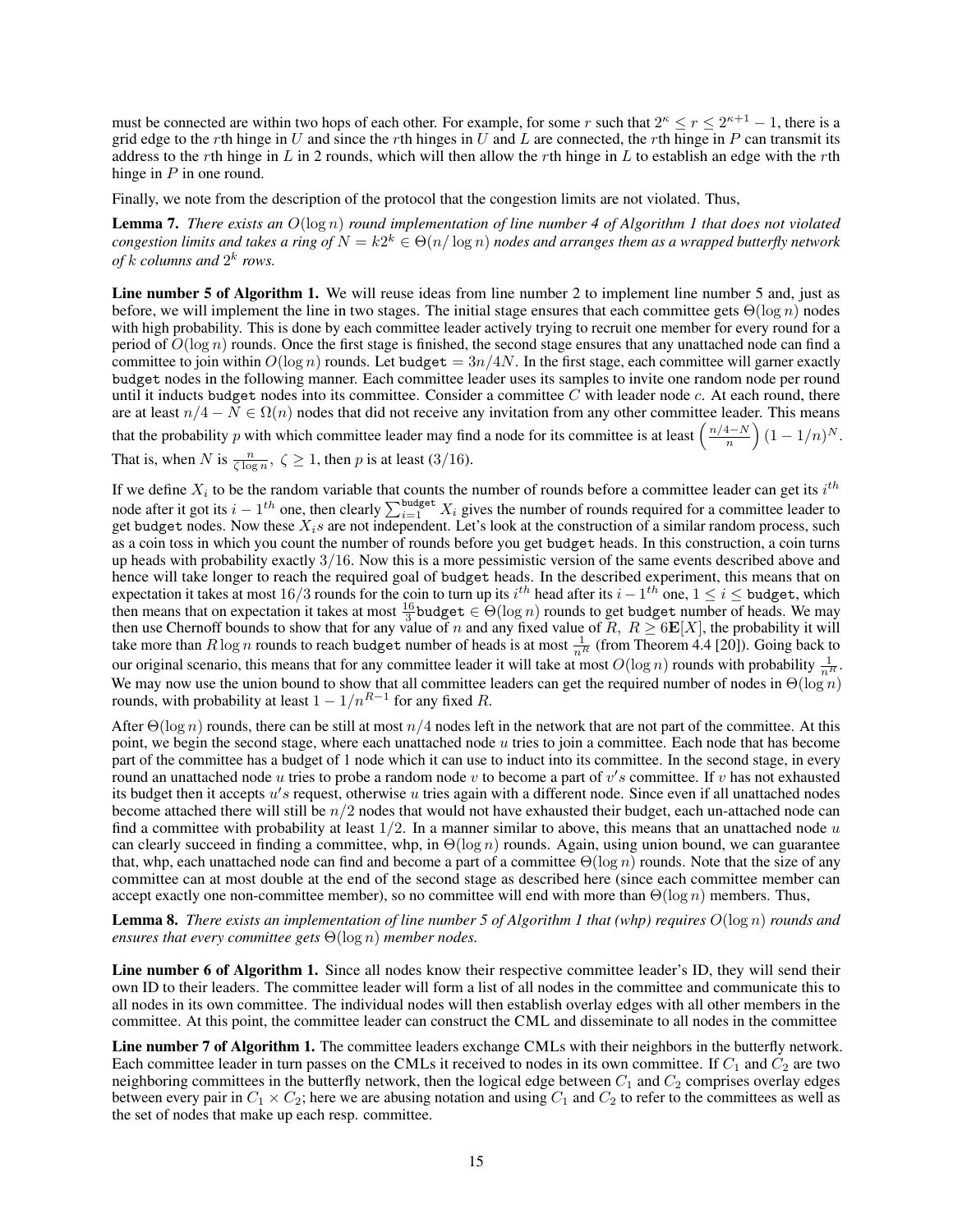# 5 Maintaining Spartan

We now turn our attention to the maintenance phase when churn can significantly impact the network. Maintaining Spartan comprises two parts: the primary maintenance protocol and the supporting random walks based sampling protocol. These two interdependent parts execute in tandem.

Recall that each committee  $C$  is identified by its row and column numbers in the Spartan structure. Thus we can always pick a random committee just by choosing a random row and column in the Spartan structure. However that will not be useful for communicating to that random committee because for some node  $u$  to send a message to members of  $C$ , u will require C's current committee members list CML(C). The random walks based sampling procedure that we provide ensures that each node gets  $\Theta(\log \log n)$  CMLs of randomly chosen committees every  $\Theta(\log \log n)$  rounds. Using these random CML samples, the maintenance protocol ensures that Spartan is robust (whp) for an arbitrarily large polynomial $(n)$  number of rounds.

## 5.1 Random Walks Based Sampling

We now show how each committee in Spartan can obtain the CMLs of  $\Theta(\alpha \log n)$  uniformly and independently chosen committees using random walks for any  $\alpha \in O(\text{polylog}(n))$ ; in Section 5.2, we set  $\alpha = \log \log n$  in order to obtain  $\Theta(\log n \log \log n)$  CML samples.

Before we describe the procedure, we clarify a couple of key issues. Firstly, this sampling procedure assumes that Spartan is robust. Secondly, the samples produced by this procedure comes with a shelf life of  $O(\log \log n)$  rounds because eventually, the nodes in the committees either move away to other committees or just churned out. To formalize this, we say that a sample CML(C) is valid at a given round r if the intersection between the list of IDs in CML(C) and the IDs of nodes in C at round r is of cardinality at least  $\Omega(\log n)$ . We later show that (whp) Spartan committees retain at least  $\Omega(\log n)$  of their members for  $\Omega(\log \log n)$  rounds (see Lemma 12).

Normally, the random walks would require  $O(\log n)$  steps to reach a random node, but we adapt the well-known pointer doubling technique [40, 19] to our context to achieve an exponential speedup of  $O(\log \log n)$  steps. The steps are described in Algorithm 2 under the assumption that Spartan is robust during its execution, which is reasonable because the sampling procedure is designed to work in tandem with the maintenance protocol that will guarantee robustness.

**Theorem 9.** *The sampling procedure described in Algorithm 2 where each committee initiates*  $\Theta(\alpha \log^3 n)$  *tokens conforms to the model described in Section 2. Furthermore, the following two statements hold.*

1. *For any token* t *(chosen when tokens were first generated), if* t *survived all the iterations in Algorithm 2, then the final destination is equally likely to be any of the* N *committees in Spartan.*

2. *With high probability, for every committee* C*, the number of tokens with* C *as the source and the number of tokens with C as the destination are both at least*  $\Omega(\alpha \log n)$ *.* 

*Proof.* We first prove statement 1 followed by statement 2. The correctness and conformity to the model specifications follow suit.

To prove statement 1, we first recall a basic fact about butterfly networks. Consider a walker in possession of the binary representation of some  $\rho^* \in [1, 2^k]$ . Let us suppose she performs the following bit-fixing moves k times from her current position  $(\rho, \gamma)$ . For any  $i = 0...k$  bit fixing moves, let  $j = ((i + \gamma) \mod n) + 1$  (using the decimal representation of  $\gamma$ ). At any step i in the bit fixing process, if the jth bit of  $\rho$  and  $\rho^*$  are equal, she moves along the direct edge; otherwise, she moves along the flip edge.

Using the above procedure, at the end of k moves, she will be in row  $\rho^*$  [20]. Thus, when we perform the same bit-fixing procedure with a random  $k$  bit vector instead, we will reach a random row. It now suffices to show that any token f that survived till the end of the first for loop in Algorithm 2 performed the required  $k$  random bit fixing steps. (The random column is obvious from the second for loop.) During round 1, clearly every token has taken a random bit-fixing step, i.e., either along the direct edge or the flip edge. For the sake of induction, let us now suppose that at the end of round r, every token has made  $2^{r-1}$  random bit fixing steps; we have already established the basis for this. During round  $r + 1$ , f is matched with another token, say s'', both of which have fixed  $2^{r-1}$  bits (see Figure 5). Thus, when f is matched with s'', f inherits the bit-fixing steps performed by s'', and therefore, the updated f has fixed  $2^r$ bits from its source column by the end of round  $r + 1$ .

We now turn our attention to statement 2. Note that, in every round r for every  $C \in \mathcal{C}$ , at the start of every round, each committee has the same value of  $L$ , as each of them started with the same number of tokens and the value of  $L$  is the same.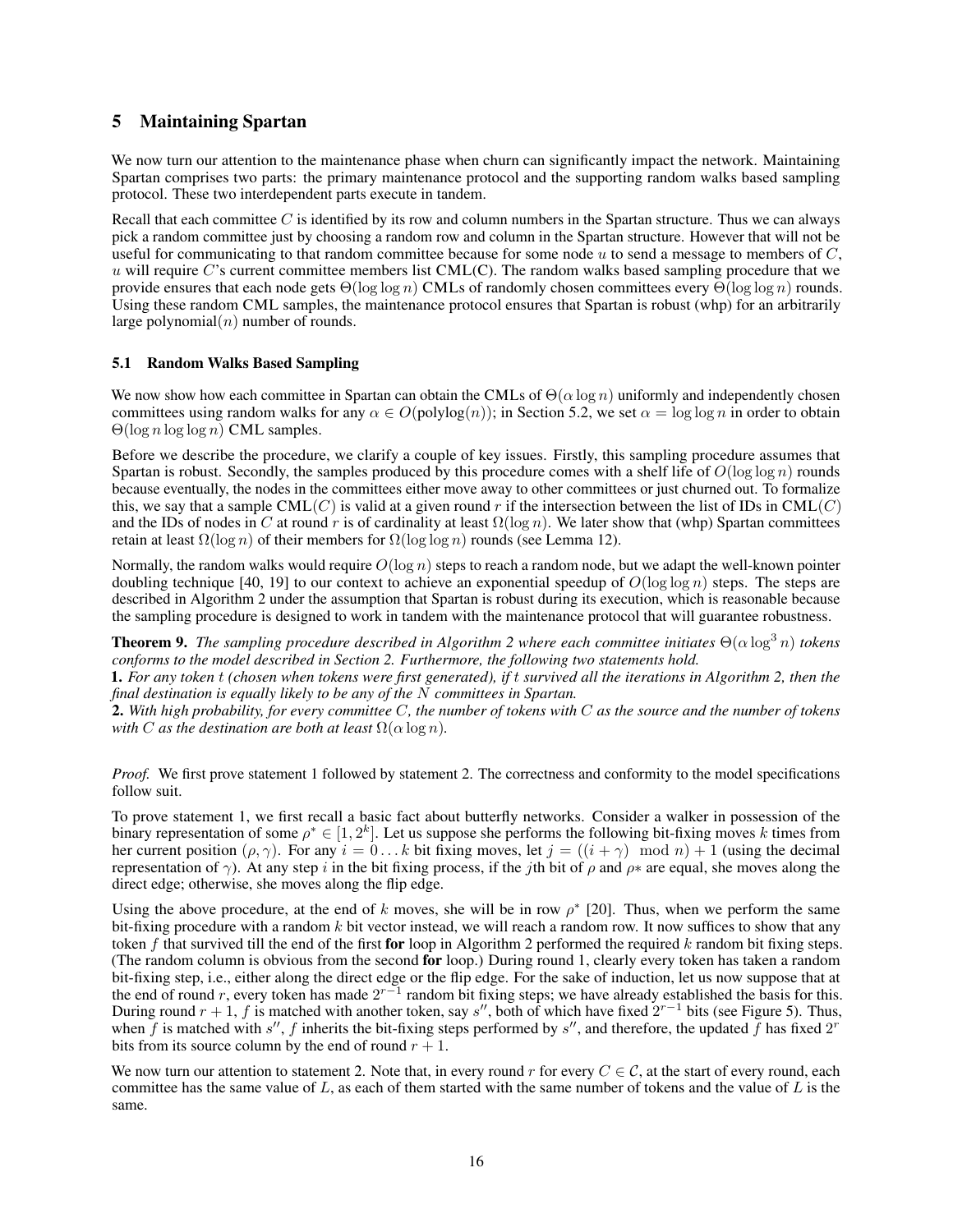Algorithm 2 Random walks based Sampling.

Note: For clarity, the protocol is described from the perspective

of a single arbitrary committee  $C$ , but the protocol must be simultaneously executed by all committees. For simplicity, the round number starts at 1.

- **Require:** The committee  $C = (\rho, \gamma)$  generates  $L = \Theta(\alpha \log^3 n)$  random walk tokens for some  $\alpha \in \Omega(1)$ . Each token t has three data fields: a source committee field t.src, a destination committee field t.dst, and a random number field t.rand. For each t generated by C, t.src contains  $CML(C)$ , i.e., its source committee. The random number field t.rand is drawn from the geometric distribution with parameter  $1/2$ . The fields t.src and t.rand are immutable. The destination committee changes over time and its CML is stored in t.dst.
- **Invariant:** Each token  $t$  must be stored in both its source and destination committees. More precisely, each member node currently in the lists  $t.src$  and  $t.dst$  must contain a copy of t. Moreover, the lists  $t.src$  and  $t.dst$  must be as updated as possible. {One (handshake) communication round will be required to get the latest CML's from  $C'$  and  $C''$  and to ensure that t is stored in both  $t.src$  and  $t.dst.$
- **Preprocessing:** In every row  $\rho$ , the committees in row  $\rho$  are assumed (in line 9) to know each others' CML's. This preprocessing step can be achieved by a combination of flooding and path doubling and can be achieved in  $\log k \in O(\log \log n)$  rounds.
- At Round  $r = 1$ :
- 1: Let C' and C'' be the two neighbours of C at column  $(\gamma + 1) \pmod{k}$ . Then, t.dst is initialized to either CML(C') or  $\text{CML}(C'')$  chosen uniformly and independently at random. Ensure that the invariant is maintained.
- 2: for round numbers  $r = 2$  to  $r = 1 + \log k \in O(\log \log n)$  do
- 3: Let F be the set of tokens such that for each  $f \in F$ ,  $f$  dst = CML(C) and  $f$  rand  $\geq r$ . Let S be the set of tokens such that for each  $s \in S$ ,  $s.src = \text{CML}(C)$  and  $s.random = r - 1$ .
- 4: Match each  $f \in F$  with a unique  $s \in S$  chosen uniformly at random (as long as such a unique s is available). If  $|F| \neq |S|$ , there will be some unmatched tokens in either F or S (depending on whether  $|F| > |S|$  or  $|S| > |F|$ ) that are unmatched. Discard all such unmatched tokens in F or S. Thus, for rest of the current iteration,  $|F| = |S|$ .
- 5: For each matched pair f and s, reassign  $f. ds t \leftarrow s. ds t$ . Ensure invariant in line number 2 for f. {This will require one (handshake) communication round to ensure that the updated f is sent to f.src and f.dst.}
- 6: Discard tokens in S.
- 7:  $L \leftarrow L/4$ .

 ${A}$ t this point, the destination committee of each surviving token t (i.e., t has not been discarded so far) has a row number that is chosen uniformly at random from  $[1, 2^k]$ , but its column number is not random. We will fix this in the following loop.}

- 8: for each token t with  $t.dst = \text{CML}(C)$  do
- 9:  $t.dst \leftarrow \text{CML}(C')$  where C' is chosen uniformly at random from the set of committees in row  $\rho$  (where C belongs). The committee  $C$  can now use the destination CML's of all surviving tokens with source committee  $C$  as random samples.



Figure 5: Schematic showing path doubling of a token  $f$ . The tokens shown in solid lines play the role of the first token in the matching of tokens, while those shown in dotted lines are the second. As long as  $f$  is the first token, it is retained for subsequent doubling, but once it is used as a second token (with  $f'$  as the first token in the figure), it is discarded.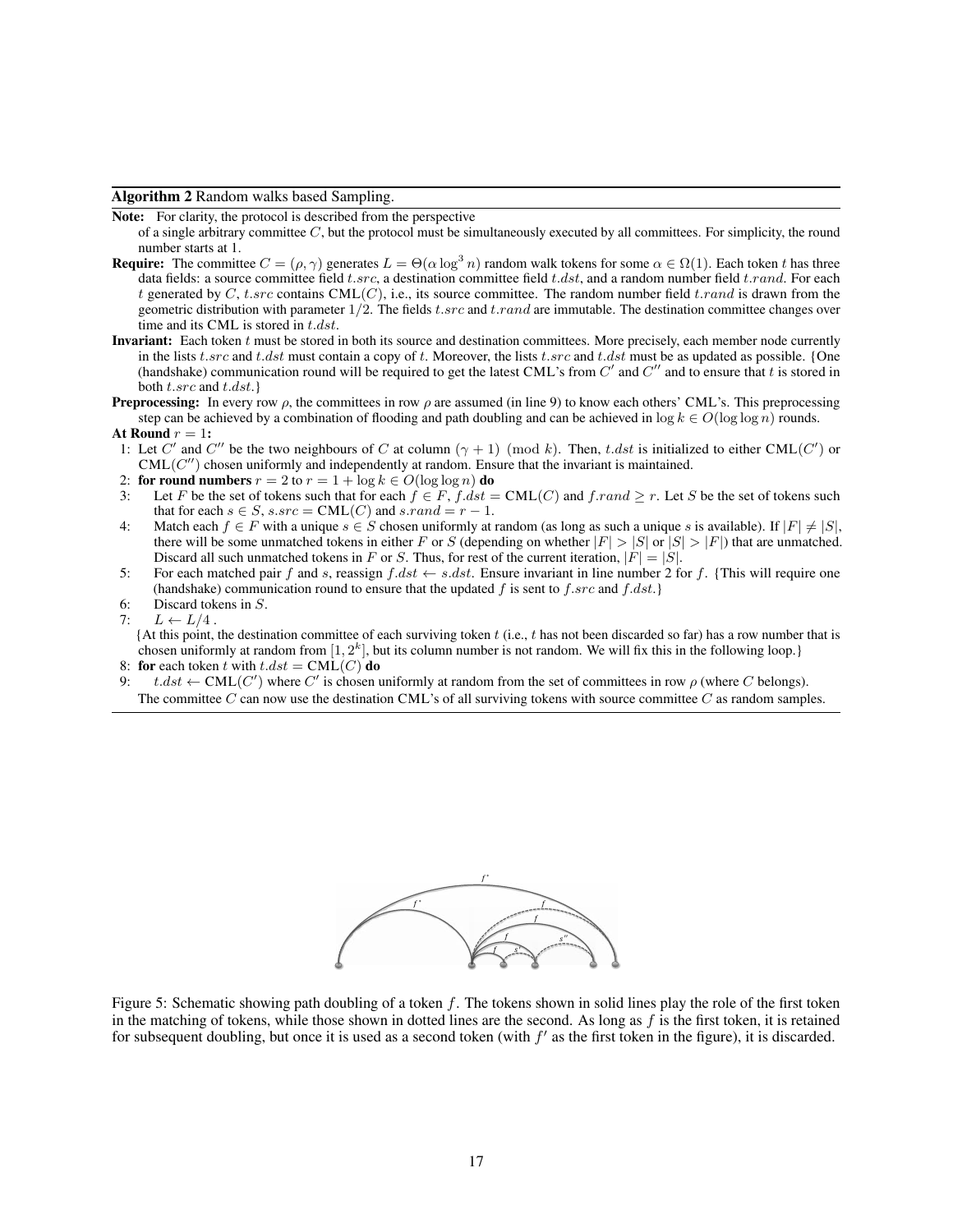**Claim 10.** The following bounds hold with high probability at the start of every round r. For any fixed  $\epsilon > 0$ 

- *1. The number of tokens with* C *as source and*  $\text{rand} \geq r$  *is within*  $[(1 \epsilon)L/2, (1 + \epsilon)L/2]$ *.*
- *2. The number of tokens with C as source and*  $rand = r 1$  *is within*  $[(1 \epsilon)L/2, (1 + \epsilon)L/2]$ *.*
- *3. The number of tokens with C as destination is within*  $[(1 \epsilon)L, (1 + \epsilon)L]$ *.*
- *4. The number of tokens with C as destination and*  $rand \geq r$  *is within*  $[(1 \epsilon)L/2, (1 + \epsilon)L/2]$ *.*
- *5. The number of tokens with* C *as destination and*  $rand = r 1$  *is within*  $[(1 \epsilon)L/2, (1 + \epsilon)L/2]$ *.*

*Proof.* The first two bounds are straightforward applications of Chernoff bounds because each of L tokens with C as source is independently and equally likely to have  $rand \geq r$  or  $rand = r - 1$ ; recall that the rand values follow the geometric distribution with parameter 1/2 and all tokens with rand  $\lt r - 1$  have already been discarded. Once bound 3 is proved, bounds 4 and 5 will also follow in a fashion similar to 1 and 2. So we will now focus our efforts on bound 3.

At the start of round  $r$ , we know that the following two statements are true of any surviving token i) it has walked for  $2^{r-2}$  steps. ii) Because of the inherited bit fixing in the first for loop of the algorithm 2, the destination of a surviving token is equally likely to be any of  $2^{2^{r-2}}$  committees. Thus by symmetry, if you fix a committee C, the possibility of C being a token's destination is  $1/2^{2^{r-2}}$ . Thus, since each committee in a round r would be propagating at least L tokens (Note that since L is constantly updated due to step 7, it is thus is a lower bound for both  $|F|$  or  $|S|$ ), there are thus a total of at least  $L2^{2^{r-2}}$  tokens. Which means that on expectation at least L tokens will have their destination as C, we may then use standard Chernoff bounds [20] to prove bound 3. Bounds 4 and 5 follow in the same manner as bounds 1 and 2. Tokens with C as destination are equally likely to have rand  $\geq r$  or rand = r – 1. Thus, following bound 3, we can use Cheronoff bounds to show that bounds 4 and 5 follow. we can use Cheronoff bounds to show that bounds 4 and 5 follow.

The rest of the proof is conditioned on the bounds stated in Claim 10. To complete the proof of the theorem, we need to show for every committee C there will (whp) be at least  $L/4$  tokens that have C as source at the end of one iteration of the algorithm. Once this is shown, we know that, after  $O(\log \log n)$  rounds, the number of tokens will (whp) be at least  $\Omega(\frac{\alpha \log^3 n}{4^{\log \log n}}) = \Omega(\alpha \log n)$ , which will complete the proof.

Let's look at the very last round r in the first for loop, that is the very last matching of tokens. Let  $\Psi$  be the set of tokens with C as source and rand  $\geq r$ ; we know  $|\Psi| \geq (1 - \epsilon)L/2$  (holds true due to the inductive nature of Claim 13.1). For any token  $t \in \Psi$ , the destination in round r is going to be a committee C', which had been set by inheriting the bit fixing steps of a token t' in the previous round. Now at C', any token t that is not matched with some t'' is going to be discarded. What is the probability of t's survival? We know that there can be at most  $(1+\epsilon)L/2$  tokens at  $\tilde{C}$ whose destination is C' and we also know that there at least  $(1 - \epsilon)L/2$  tokens at C' whose source is C' and whose random number is  $r - 1$  (because of claim 13). Thus for t to not survive, it should be discarded at C', the probability of which is exactly  $\delta = (1 - \epsilon)/(1 + \epsilon)$ . Notice that the dependencies are negatively correlated, i.e., when we know that some token is discarded (at  $C'$ ) it only decreases the probability that some other token is discarded (as it increases the probability that the second token is matched). To see how, we may again look at the token matching phenomenon as a balls and bins scenario, in which the tokens that arrive at  $C'$  are the balls and the tokens whose source is  $C'$  are the bins. Again using the properties of 3 and 4, we can argue negative correlation. Thus after the the last matching, the probability that a surviving token  $t \in \Psi$  is not discarded is at least  $\frac{2\epsilon}{(1+\epsilon)}$ . We can then calculate the expected number  $(1-\epsilon)$ 

of tokens that survive from  $\Psi$  as at least  $\frac{2\epsilon}{1+\epsilon}$  $\frac{-\epsilon}{2}L = \frac{\epsilon(1-\epsilon)}{1+\epsilon}$  $\frac{1-\epsilon}{1+\epsilon}L$ . Thus, by applying the generalized Chernoff bounds from [20],

$$
\mathbf{Pr}(\text{More than } L/4 \text{ tokens are discarded}) \le \exp\left\{-\frac{\frac{\epsilon(1-\epsilon)}{1+\epsilon}L\left(\frac{(1+\epsilon)(5\epsilon-1)^2}{4\epsilon(1-\epsilon)}\right)^2}{4}\right\}
$$

$$
\le \exp\left\{\frac{-(\epsilon+1)(5\epsilon-1)^2}{(1-\epsilon^2)}L/16\right\}
$$

we can prove that the probability that more than a fourth of tokens will be discarded is at most  $\exp\left\{\frac{-(\epsilon+1)(5\epsilon-1)^2}{1-\epsilon^2}\right\}$  $\frac{(1)(5\epsilon-1)^2}{1-\epsilon^2}L/16$ . Thus with high probability, at least  $L/4$  tokens survive. Any such surviving token then inherits a final bit fixing step due to step 8 and since there are no possibilities of discarding the tokens thereafter, all of the tokens that have survived steps 1 through 7 end up at C with a destination chosen uar from the butterfly network. This also concludes the proof of statement 9, thus proving that each committee can have  $O(\log n)$  tokens at the end of Algorithm 2.  $\Box$ 

During the maintenance phase, this sampling procedure must be initiated repeatedly every  $\Theta(\log \log n)$  rounds with  $\alpha = \log \log n$ . Thus, each committee gets  $\Theta(\log n \log \log n)$  tokens every  $\Theta(\log \log n)$  rounds and they can be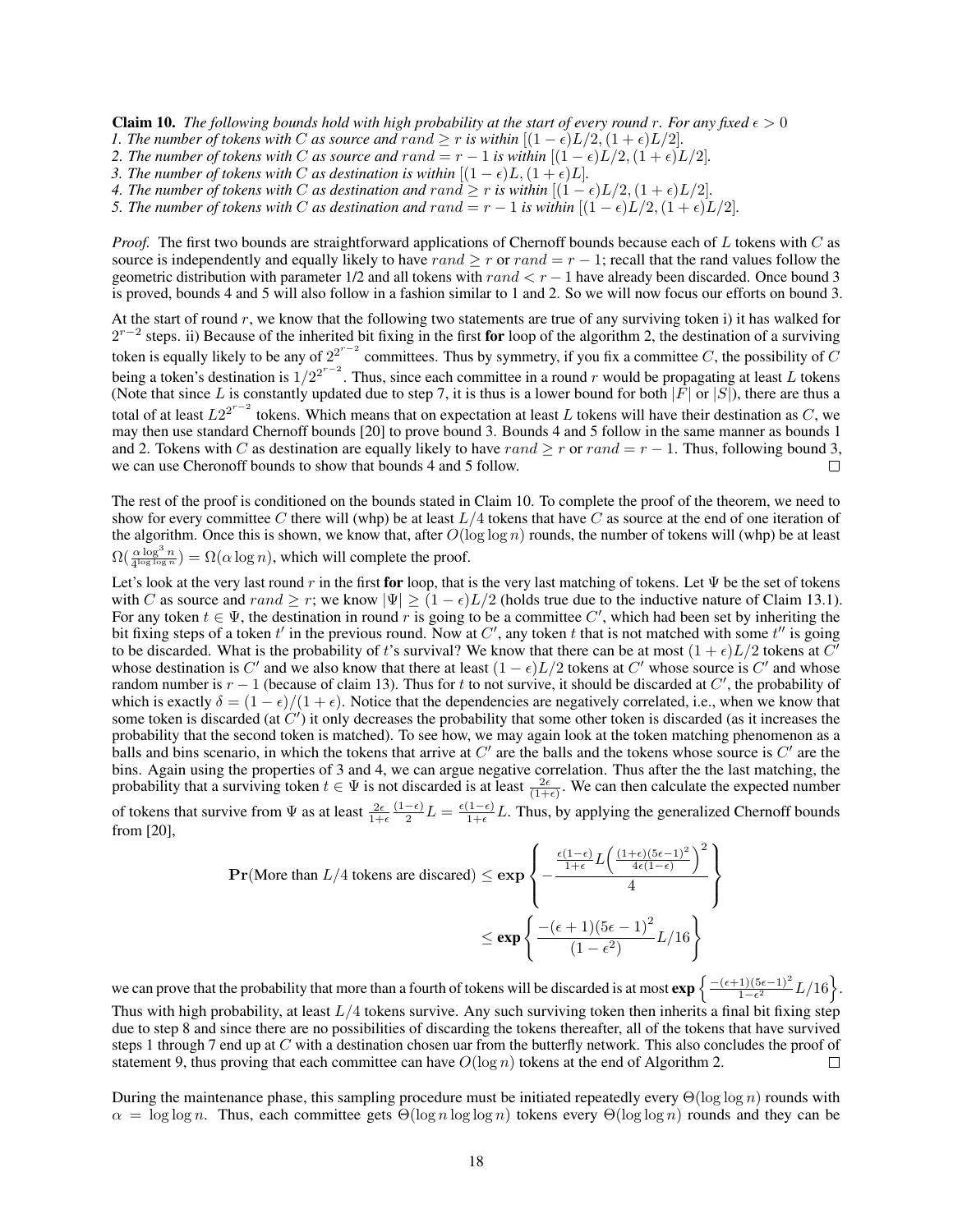distributed among the  $\Theta(\log n)$  nodes in the committee. There is one subtlety that must be resolved. How do the nodes within a committee share the tokens? We assume that the list of members in the committee is common knowledge among all the members. The node with the smallest ID then divides up the tokens into chunks of  $\Theta(\log \log n)$  tokens and sends each chunk to a member so that every member has at least one chunk.

*Remark*: This random walks sampling procedure may require nodes to send/receive  $\omega(\log n)$  messages (but not more than  $O(\text{polylog}(n))$  per round). We believe this is an inherent bottleneck that we cannot avoid when each committee requires  $\Theta(\log n)$  random walks within a period of  $O(\log \log n)$  rounds. To see this, notice that the total number of random walk samples needed is  $O(n \log n)$  and each of them – to mix properly – must have walked  $\Omega(\log n)$  steps. This means that the network must send/receive at least  $\Omega(n \log^2 n)$  messages within a period of  $O(\log \log n)$  rounds, which, by the pigeonhole principle, will require nodes to send/receive  $\omega(\log n)$  messages per round. This however does not preclude the possibility of a more complicated sampling algorithm that may work with no more than  $O(\log n)$ messages per node per round.

#### 5.2 Maintaining the Spartan Implementation

We now turn our attention to maintaining Spartan. At the end of the bootstrap phase, our network has  $N = k2^k \in \mathbb{R}$  $\Theta(n/\log n)$  committees. Our goal in the maintenance phase is to ensure that all such committees and logical edges are robust (whp) for polynomial(n) number of rounds despite a churn of up to  $(\epsilon n, \Theta(\log \log n))$ .

Sampling Cycles. Throughout the maintenance phase for as long as Spartan is robust, all the committees repeatedly execute the random walks based sampling procedure in unison once every  $\Theta(\log \log n)$  rounds. They set  $\alpha =$ Θ(log log n). Consequently, every committee will obtain Θ(log n log log n) samples every Θ(log log n) rounds. These samples will remain valid for the next  $\Theta(\log \log n)$  rounds during which they will be consumed. These sampling cycles are illustrated in Figure 6.



Figure 6: Sampling cycles run in the background for as long as all the committees are robust.

With the sampling cycles executing repeatedly in the background, the nodes perform their maintenance protocol (see Algorithm 3 for an event-driven pseudocode). At a high-level, the nodes move to new random committees every few sampling cycles.

Node-level Invariants. Throughout the maintenance phase, we need to maintain two crucial invariants (mentioned below) for every node in the network (after its first  $\Theta(1)$  rounds). At a high-level, the sampling cycles ensure that the first invariant is guaranteed and the first invariant ensures that the nodes can maintain the second invariant. The second invariant then ensures that all the committees (and therefore Spartan as a whole) will be robust (whp) against a  $\Theta(\log \log n)$ -late adversary, which in turn ensures that sampling will work, thereby completing the cycle of dependencies. See Figure 7 for an illustration.



Figure 7: Interaction between sampling, the node-level invariants, and robustness of Spartan.

Invariant 1: Random Samples. Every node has at least two valid CMLs corresponding to random committees at all times.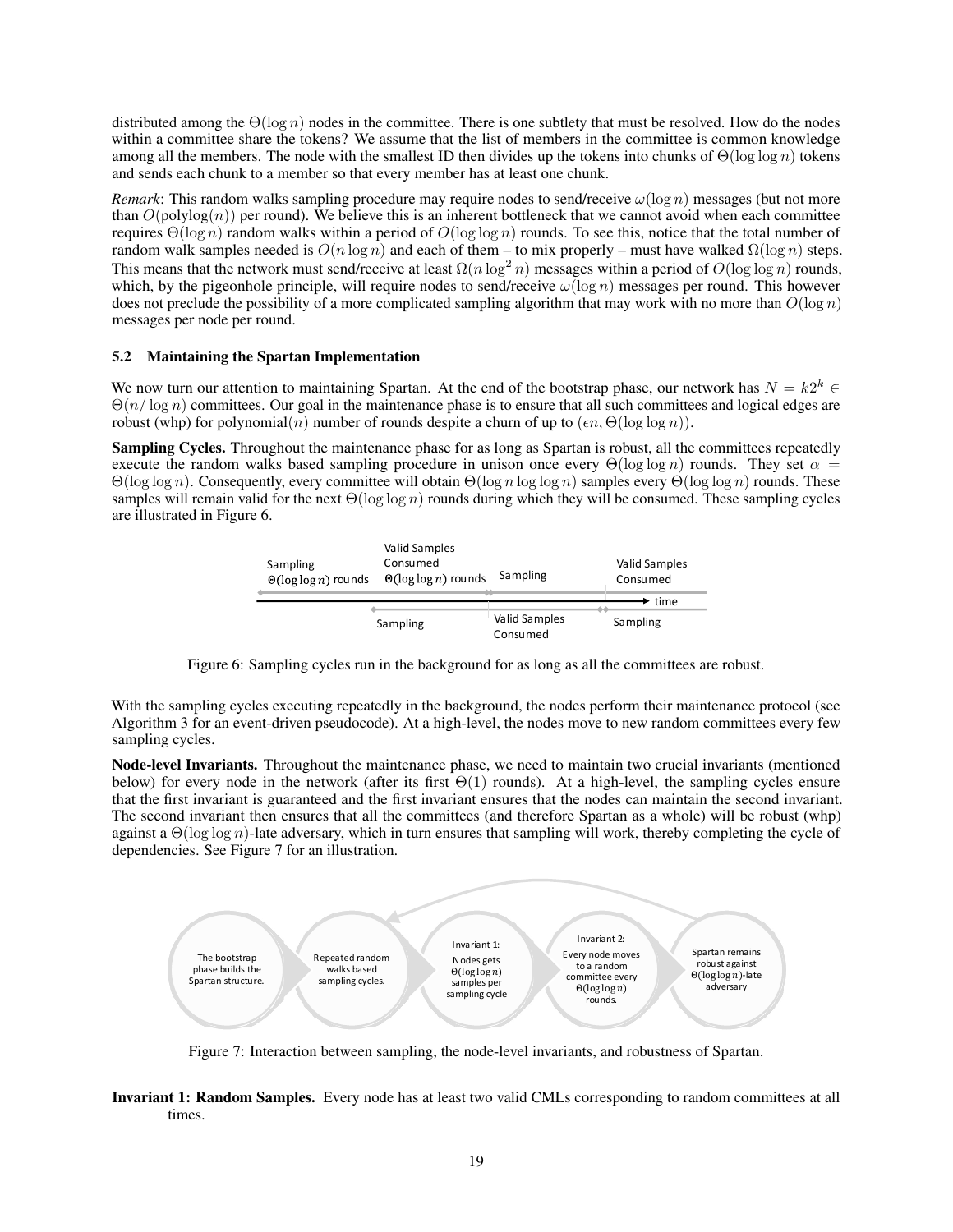We will now briefly describe the behavior of a node in the Spartan maintenance cycle (Algorithm 3 has more details). When a new node u enters the network, it is seeded with the ID of an arbitrary node v. Node u then requests  $v$  and receives a CML corresponding to a random committee that it uses to move to a random committee C. As a new member of C, it receives  $\Omega(\log \log n)$  valid CMLs and this will satisfy u's requirement until the next sampling cycle.

During each sampling cycle, each committee C obtains  $\Theta(\log n \log \log n)$  CMLs. They are apportioned amongst the  $O(\log n)$  members such that each member gets  $\Theta(\log \log n)$  samples. Moreover, a set of  $\Theta(\log n \log \log n)$  samples are set aside for the up to  $O(\log n)$  new nodes that may become members of C.

Invariant 2: Random Committee Membership. Every node  $u$  is in a committee chosen uniformly and independently at random. Recall that  $u$  receives a CML pertaining to a random committee  $C$  in its first round. It then moves to  $C$  in its second round. Subsequently, every few sampling cycles, it moves to a new (uniformly and independently chosen) random committee.

Each new node  $u$  that enters the network will in 2 rounds (whp) become a member of some committee. Recall that the new node u will be seeded with the ID of an arbitrary pre-existing node v in the network. In the first (handshake) round, u will request v and obtain  $CML(C)$  pertaining to a random committee C from the node that it connected to (see Section 2 for more detail). In the second round, it will connect to C using  $\text{CML}(C)$ .

The node u will then operate in cycles of  $\Theta(\log \log n)$  rounds (on expectation) by moving to a new random committee every few (constant number of) sampling cycles. This process ensures that u becomes a member of a random committee periodically and also ensures that the committees are periodically refreshed. This ensures that the  $\Theta(\log \log n)$ -late adversary is incapable of inferring the members within committees.

#### Algorithm 3 Node level protocol for maintaining Spartan.

Note: For clarity, the protocol is described in an event-driven manner from the perspective of a single arbitrary node u.

**New Arrival:** When a new node u enters the network, it uses its seed knowledge (ID of a pre-existing node v) to request and obtain the CML of a random committee  $C$ . Node  $u$  then requests membership and joins  $C$ .

**Sampling:** Node u participates in the sampling procedure that is repeatedly performed. Node u then obtains  $\Theta(\log \log n)$  valid samples that will sustain its requirements until the next sampling completes.

**Helping a new arrival:** Whenever a new node w requests, u provides w with the CML of a random committee.

**Moving to a new committee:** At the start of each sampling cycle, node u moves to a new committee with some small constant probability  $p \ll 1/2$  and stays put with probability  $1 - p$ . The parameter p can be adjusted for convenience. For example, small values of  $p$  will limit the nodes from moving too frequently.

The actual act of moving is straightforward. Suppose  $u$  wishes to move to a committee  $C$ , it sends a "join-request" message to each node in the CML(C) and those that are currently in C (which will be at least  $\Omega(\log n)$  in number) will accept u into C. (Node u must also drop all its edges with its previous committee.)

- The node  $u$  has been in a committee for too long. We do not want any node to stay in the same committee consecutively for more than a constant number of sampling cycles. Otherwise, the adversary may be able to infer some of the members within a committee based on its knowledge of the committee from  $\Omega(\log \log n)$  rounds ago. Therefore, the node must override the probabilistic move and deterministically move if it has been in a committee for more than a sufficiently large constant (say, 10) number of sampling cycles.
- A fellow committee member leaves: Members of a committee may leave (without notice) either because they moved to a new committee or were just churned out. In either case, whenever node  $u$  detects that a fellow member has left its committee,  $u$  must update the local committee members list and also inform neighboring committees of the update.
- Accepting new members: To facilitate the movement of a node  $v$  to another committee, if  $u$  receives a "join-request" message from  $v$  that is currently not in  $u$ 's committee, then  $u$  must honor it and include  $v$  into its committee. This may entail updating the local committee members list and informing neighboring committees periodically (at least once every  $O(\log \log n)$  rounds) about the committee's updated member list.

Analysis Overview. We now wish to show that the maintenance procedure described above will work (i.e., invariants maintained) and that Spartan will remain robust for some sufficiently large polynomial $(n)$  rounds.

We begin by recalling a well-known claim with regards to the balls-into-bins model (see [20, 39]).

Claim 11. *Consider* m *bins. For any fixed* c*, there exists a constant* c ′ *such that when* c ′m log m *balls are thrown uniformly and independently at random into* m *bins, then, every bin will contain* Θ(log n) *balls with probability at*  $\textit{least}~1-n^{-c}.$ 

In our context, the committees are the bins and nodes are the balls and the proof works by showing that every committee will contain  $\Theta(\log n)$  nodes for a sufficiently long time.

Formally, our analysis works by induction. Let us use  $\ell = (1, 2, ...)$  to index the sampling cycles sequentially. The first sampling cycle starts right after the bootstrap phase, so clearly Spartan is robust until the start of the first sampling cycle.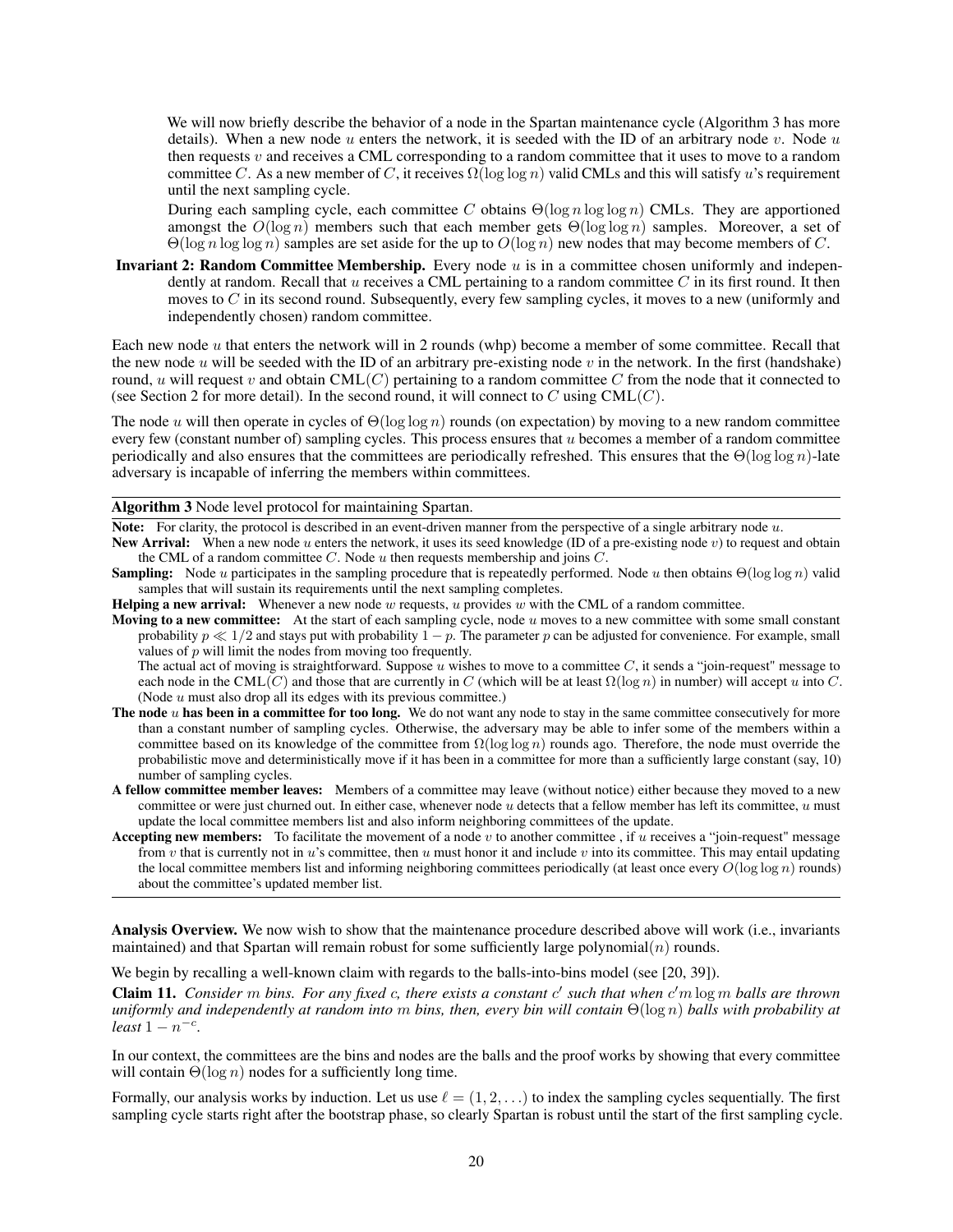Moreover, by the construction of Spartan, each node is in a committee that was chosen uniformly and independently at random. Thus, by immediate application of Claim 11, Spartan is robust at the start of sampling cycle 1. This establishes our basis.

Lemma 12. If Spartan is robust at the start of the *l*th sampling cycle, then, it will (whp) remain robust until the end *of the cycle (equivalently, the start of*  $(\ell + 1)$ *th cycle). Moreover, each node is placed in a committee that is chosen uniformly at random and independent of all other nodes' committee assignments.*

*Proof.* First, we note that within sampling cycle  $\ell$ , no committee will become empty. Since the cycle duration is  $\Theta(\log \log n)$  rounds, at most  $\epsilon n$  nodes would have churned out. We must importantly note that the  $\Theta(\log \log n)$ -late adversary will be unaware of where the  $\epsilon n$  nodes are, so the choice of nodes that are churned out are essentially uniformly at random. To formalize this, we can use the principle of deferred decisions. For any choice of  $\epsilon n$  nodes, we can defer the choice of their committee to the round when they are churned out. Consequently, the remaining nodes (of cardinality at least  $n - \epsilon n \in \Omega(n)$ ) is also a uniformly random subset and sufficiently large, thereby allowing us to apply Claim 11. We can in fact claim that every committee will have at least  $\Omega(\log n)$  nodes (whp).

Secondly, every new node that entered the network during sampling cycle  $\ell$  was placed in a random committee. Since the number of such new nodes is at most  $\epsilon n$ , again, by Claim 11, we get the number of nodes within each committee to be  $O(\log n)$  whp.

It is largely clear that all the rules of the model are followed during our construction. We now point out a few details that may not be immediately obvious. Firstly, each node forms overlay edges with all members of its current committee as well the members of the three neighboring committees. No other overlay links are formed. This means that no node violates the  $\Delta \in O(\log n)$  degree restriction. From the description, it is clear that we are never sending more than  $O(polylog(n))$  messages of size at most  $O(polylog(n))$  bits each. In addition, no node receives more than  $O(polylog(n))$  messages either (whp) and this is clarified in several places. The general principle is that messages are either sent across the overlay links (thus obviously ensuring that a node can receive at most  $O(\log n)$ ) of such overlay messages) or messages are sent to random nodes via random sampling. Such messages sent to random nodes – by applying the balls-into-bins claim (see Claim 11) – cannot disproportionately land on any one node. Thus, we can conclude with the following theorem.

**Theorem 13.** *Despite heavy churn at the rate of*  $[\epsilon n, O(\log \log n)]$  *controlled by a*  $\Theta(\log \log n)$ *-late adversary whose actions are instantaneous, we can, whp, bootstrap and maintain the Spartan overlay network without violating the rules of the model laid out in Section 2. Moreover, the Spartan network so constructed and maintained has the following properties.*

- 1. Spartan provides  $O(n/\log n)$  addressable locations called committees arranged in a wrapped butterfly *network.*
- *2. The diameter is* O(log n) *allowing any node in the network to reach another node in* O(log n) *rounds.*
- *3. Spartan is guaranteed to be robust for a time period that is an arbitrarily large polynomial(n).*

# 6 Experimental analysis

While our theoretical results are largely insightful, for the sake of simplicity, we have not worked out all the constants. However, using the correct numbers is important when making key design choices like the size of the butterfly network (i.e., the number of committees N) required for robustness. Put another way, for a given number of committees  $N = k2<sup>k</sup>$ , what would be the minimum number of nodes that we need in the network in order to ensure that all committees are populated with member nodes for a sufficiently long period of time? Essentially, we have to ensure that the committees are, on average, assigned sufficiently many peers. The theory we have developed indicates  $\Theta(\log n)$ peers per committee on average, which, assuming a conservative estimate of 10 for the constant and n being 1024 (again, quite conservatively), will be  $\approx 100$  nodes per committee. We believe this is a significant overestimate; smaller committees should suffice. To obtain a more realistic estimate of the average number of nodes per committee, we performed some simple experimental analysis.

We consider *n* peers assigned randomly to  $N = k2^k$  committees at round 1 to simulate the idea of peers being distributed among committees. We define a committee to be robust up to round  $r$  if it has been non-empty until round  $r$ . A bad event in this setting is when at least one committee becomes empty. To simulate churn, in every round after  $r = 1$ ,  $\epsilon n$  peers (chosen UAR) are removed and  $\epsilon n$  are placed randomly into the committees. We repeat the above procedure until we either reach a previously defined stopping point of R rounds (we use  $R = 10000$  rounds) or until we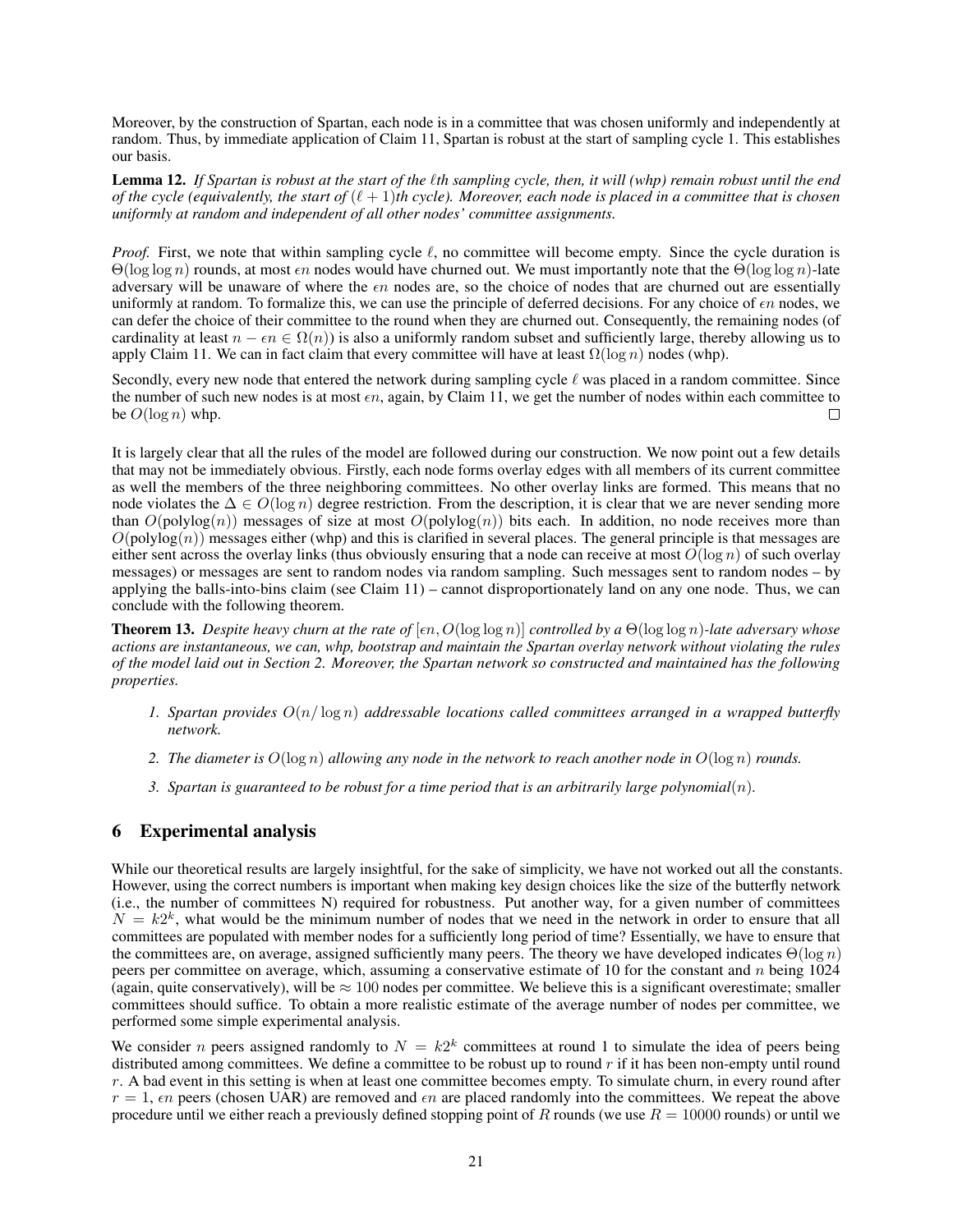reach a round in which at least one committee is empty. If all committees remain robust for  $R$  rounds, we declare that the repetition was successful.

We considered  $N = k2^k$  committees (varying k in the range [5, 10]) and  $\epsilon = 0.1$ . For each value of k, we ran 30 repetitions of the experiment. For a given  $k$ , we define the *threshold*  $\hat{T}$  to be the minimum number of peers such that all  $N = k2^k$  committees are robust through at least 90% of all repetitions (i.e., at least 27 repetitions). Then from Table 1, we see that the number of successful repetitions drastically decreases even for  $n = 0.9 \times T$ . Thus, we need to be careful in choosing the number of committees.

| Number of committees $N = k2^k$ | Threshold $T$ | Number of failed repetitions |      |                   |
|---------------------------------|---------------|------------------------------|------|-------------------|
|                                 |               |                              | 0.9T | $\overline{0.8}T$ |
| 160                             | 2880          | $_{0}$                       | 10   | 28                |
| 384                             | 7680          | $\theta$                     | 10   | 27                |
| 896                             | 17920         |                              |      | 30                |
| 2048                            | 40960         |                              | 21   | 30                |
| 4608                            | 100000        |                              | 18   | 30                |
| 10240                           | 250000        |                              |      | 30                |

Table 1:  $N = k2^k$  represents the number of committees. For each value of N, the Threshold (T) represents the number of peers such that 27 out of 30 repetitions were successful. Subsequent columns represent number of failed repetitions out of 30 for  $n = T$ ,  $n = .9T$ , and  $n = .8T$ , respectively. As we can see, even for  $n = 0.9 \times T$ , there is a drastic decrease in the number of successful repetitions.

The analysis also allows one to discover the value of the threshold  $T$  for different values of  $N$ . Let  $c$  be the multiplicative factor such that threshold  $T = cN$  for various values of N; this ensures that the average number of peers per committee is c. From Figure 8 we observe that as T increases, c also increases, which is of course to be expected. However, one can immediately notice that the factor  $c$  is in general much smaller than the size of the committees required for our theoretical analysis to go through.



Figure 8: The average number of peers required for each committee in N (for  $5 \le k \le 10$ ) to guarantee robustness.

## 7 Discussion and Concluding Remarks

We have presented Spartan, a sparse overlay network that is robust against heavy churn designed by an adversary that is aware of the network except for the most recent  $O(\log \log n)$  rounds. The overlay provides us with  $\Theta(n/\log n)$ addressable committees in which data items can be stored and maintained in a robust manner. Furthermore, each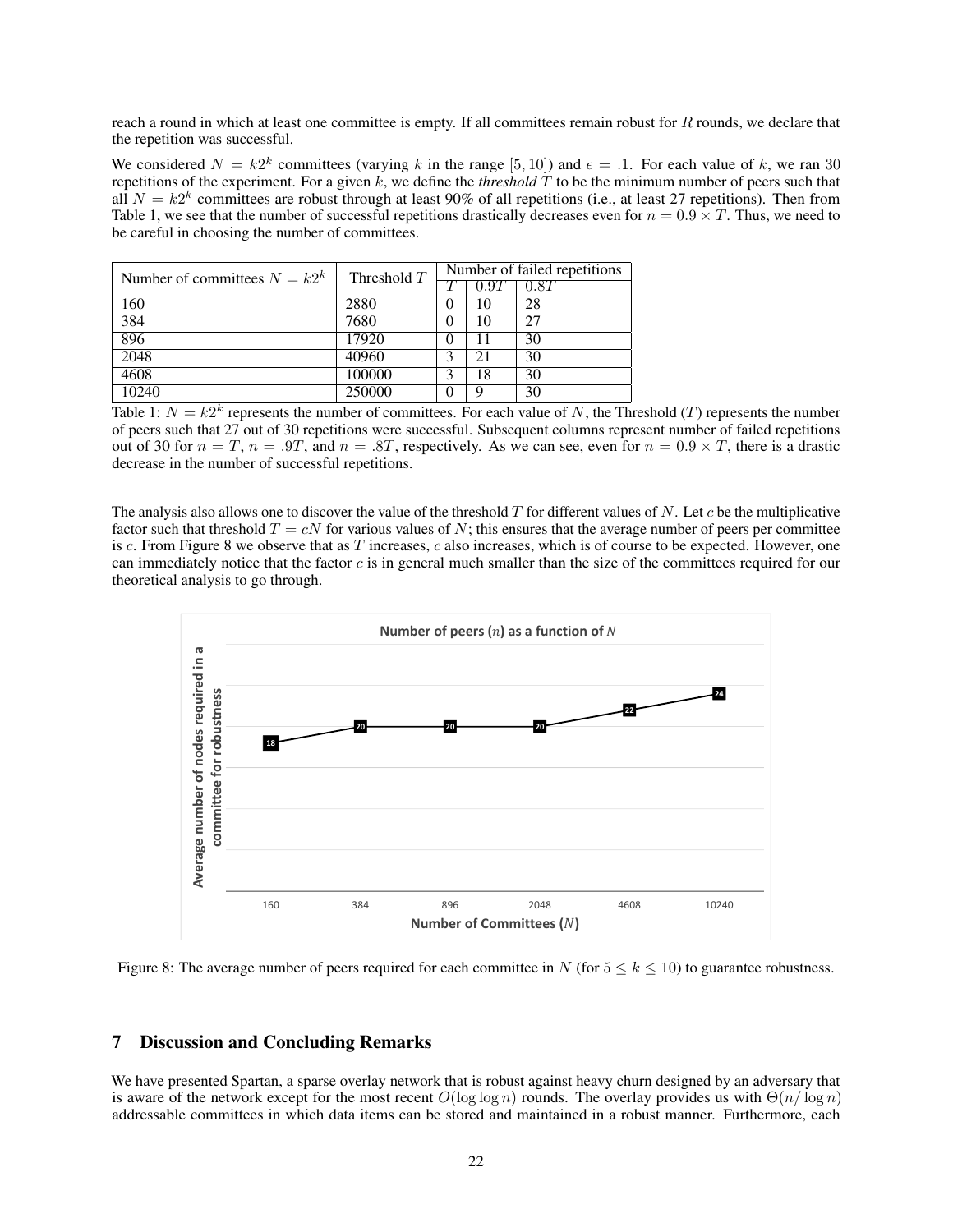committee is easily accessible to all other committees (within  $O(\log n)$  hops) because they are arranged in the form of a wrapped butterfly network.

We believe that this basic framework is quite flexible and can be adapted and extended in a variety of interesting ways to tackle some nagging issues in overlay network design.

For a start, in our model, we have assumed that the number of nodes must lie in [n, fn] for some  $f \ge 1$ . This is actually not a strict requirement. There are established techniques to count the number of nodes in the network [13, 14]. When the count gets too close to either end of the range  $[n, fn]$ , we can appropriately halve n or double it as required. This would mean that other parameters like  $N$  and  $k$  (the number of columns) must also be recalculated.

We also have the flexibility to string the committees together to form other structures like hypercubes, expander graph or de Bruijn graph. Apart from using just a single type of graph, we could also design overlays that combine for example both a butterfly and a de Bruijn graph. Since both are low degree graphs, we can inherit the benefits of both families of graphs without affecting our results.

In our model, we have to do a lot of work in order to keep the network "warmed up" for all possible adversarial strategies. However, churn characteristics have been well studied and in particular, it is well known that despite heavy churn there will be a significant fraction of stable users who churn at a much lower rate [5]. We believe that the model could be enhanced to include a more careful accounting of the amount of work that is performed overall, which could in turn lead to more careful algorithm design that is more work efficient. In particular, in this context, it will be interesting to see if recent ideas of resource competitiveness surveyed by Bender et al. [41] in which resource expenditures are weighed against the adversary's efforts could lead to more nuanced algorithms more amenable to real-world implementation.

Finally, Spartan is built with a wide range of applications in mind. It is a natural candidate to implement distributed hash tables capable of storing  $\langle \text{key}, \text{value} \rangle$  pairs. The keys can easily be hashed into the space of committee identifiers. It will also be interesting to see if erasure codes can be used effectively in tandem with the idea of committees. Another feature is that Spartan is naturally resistant to attacks like censorship and denial-of-service. If a subset of the nodes is either censored or bombarded by denial-of-service attacks, the rest of the nodes will still be able to keep the committees operating.

For future work, we wish to explore the possibility of reducing the degree down to a constant. This seems plausible given recent works like [15] where constant degree expanders were maintained despite churn, but it is not clear as yet whether a constant degree addressable and routable P2P network is possible.

# Acknowledgment

The authors would like to thank Chetan Gupta, Christian Scheideler, and Eli Upfal for useful discussions and ideas. We thank the anonymous reviewers for useful suggestions.

## References

- [1] R. K. Sitaraman, M. Kasbekar, W. Lichtenstein, and M. Jain. Overlay networks: An akamai perspective. In *Advanced Content Delivery, Streaming, and Cloud Services*, pages 305–328. John Wiley and Sons, Inc., 2014. 1
- [2] Jarret Falkner, Michael Piatek, John P. John, Arvind Krishnamurthy, and Thomas Anderson. Profiling a million user DHT. In *Proceedings of the Seventh ACM SIGCOMM Conference on Internet Measurement*, IMC '07, pages 129–134. ACM, 2007. 2
- [3] P Krishna Gummadi, Stefan Saroiu, and Steven D Gribble. A measurement study of napster and gnutella as examples of peer-to-peer file sharing systems. *ACM SIGCOMM Computer Communication Review*, 32(1):82–82, 2002. 2
- [4] Ion Stoica, Robert Morris, David Karger, M Frans Kaashoek, and Hari Balakrishnan. Chord: A scalable peerto-peer lookup service for internet applications. *Computer Communication Review*, 31(4):149–160, 2001. 2, 4
- [5] Daniel Stutzbach and Reza Rejaie. Understanding churn in peer-to-peer networks. In *Proceedings of the Sixth ACM SIGCOMM Conference on Internet Measurement*, IMC'06, pages 189–202. ACM, 2006. 2, 23
- [6] Sylvia Ratnasamy, Paul Francis, Mark Handley, Richard Karp, and Scott Shenker. A scalable content-addressable network. *Computer Communication Review*, 31(4):161–172, 2001. 2, 4
- [7] Antony Rowstron and Peter Druschel. Pastry: Scalable, decentralized object location, and routing for large-scale peer-to-peer systems. *Lecture Notes in Computer Science*, 2218:329–350, 2001. 2, 4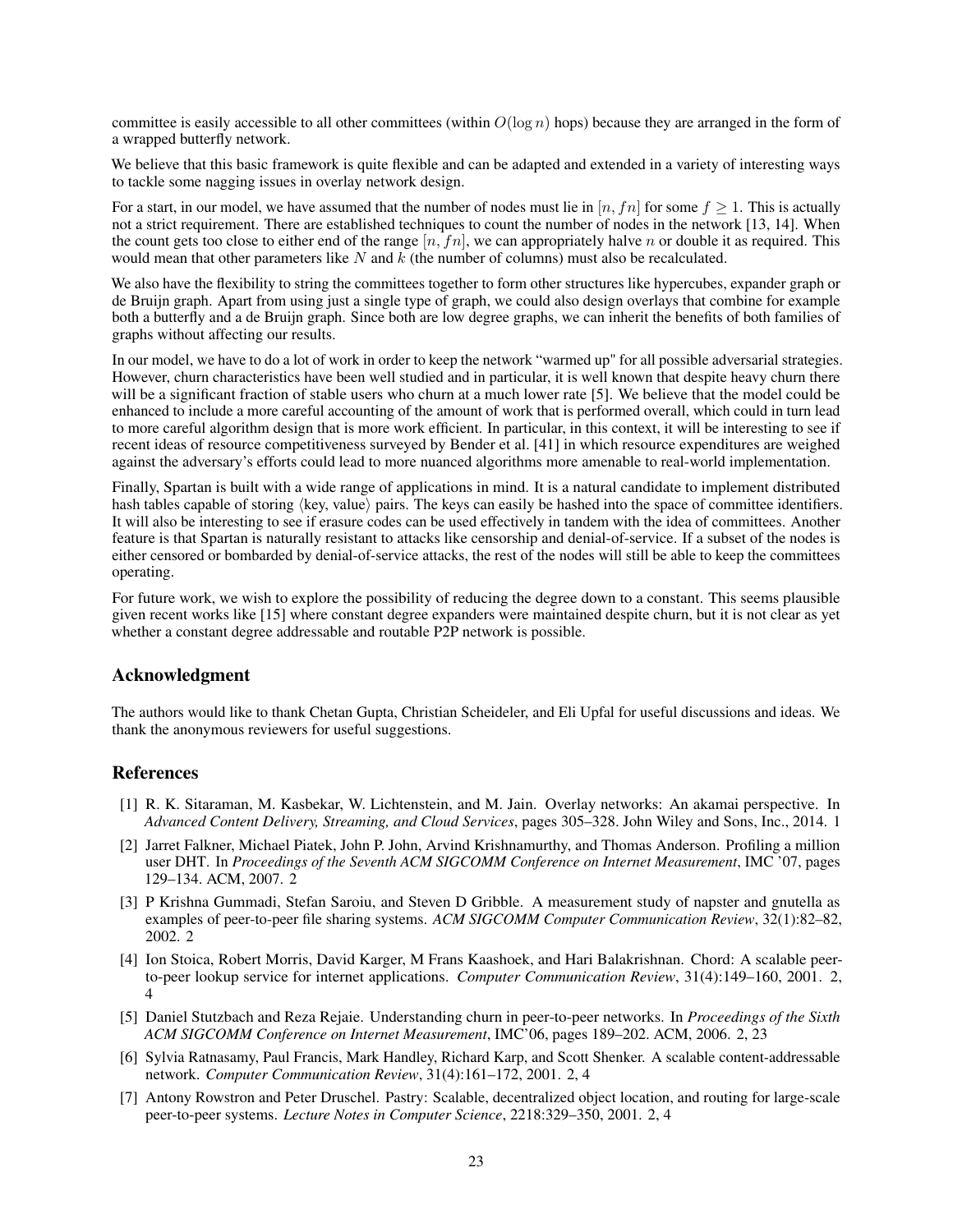- [8] Ben Y. Zhao, John Kubiatowicz, and Anthony D. Joseph. Tapestry: a fault-tolerant wide-area application infrastructure. *Computer Communication Review*, 32(1):81, 2002. 2, 4
- [9] Nicholas JA Harvey, Michael B Jones, Stefan Saroiu, Marvin Theimer, and Alec Wolman. Skipnet: A scalable overlay network with practical locality properties. In *proceedings of the Fourth Symposium on Internet Technologies and Systems*, USITS'03, pages 113–126. USENIX, 2003. 2, 4
- [10] Eng Keong Lua, Jon Crowcroft, Marcelo Pias, Ritu Sharma, and Sharon Lim. A survey and comparison of peer-to-peer overlay network schemes. *Communications Surveys & Tutorials*, 7(2):72–93, 2005. 2
- [11] Apostolos Malatras. State-of-the-art survey on P2P overlay networks in pervasive computing environments. *Journal of Network and Computer Applications*, 55:1–23, 2015. 2
- [12] John Augustine, Anisur Rahaman Molla, Ehab Morsy, Gopal Pandurangan, Peter Robinson, and Eli Upfal. Storage and search in dynamic peer-to-peer networks. In *Proceedings of the Twenty-Fifth ACM symposium on Parallelism in algorithms and architectures*, SPAA'13, pages 53–62. ACM, 2013. 2, 3, 4, 5, 6
- [13] John Augustine, Gopal Pandurangan, Peter Robinson, and Eli Upfal. Towards robust and efficient computation in dynamic peer-to-peer networks. In *Proceedings of the Twenty-Third Annual ACM-SIAM Symposium on Discrete Algorithms*, SODA '12, pages 551–569. SIAM, 2012. 2, 4, 23
- [14] John Augustine, Tejas Kulkarni, and Sumathi Sivasubramaniam. Leader election in sparse dynamic networks with churn. In *Proceedings of the Twenty-Ninth IEEE symposium on Parallel and Distributed Processing Symposium*, IPDPS'15, pages 347–356. IEEE, 2015. 2, 5, 23
- [15] John Augustine, Gopal Pandurangan, Peter Robinson, Scott Roche, and Eli Upfal. Enabling robust and efficient distributed computation in dynamic peer-to-peer networks. In *Proceedings of the Fifty-Sixth IEEE Annual Symposium of Foundations of Computer Science*, FOCS '15. IEEE, 2015. 2, 4, 5, 6, 7, 23
- [16] Amos Fiat and Jared Saia. Censorship resistant peer-to-peer content addressable networks. In *Proceedings of the Thirteenth annual ACM-SIAM symposium on Discrete algorithms*, SODA '02, pages 94–103. SIAM, 2002. 2, 3, 4
- [17] Fabian Kuhn, Stefan Schmid, and Roger Wattenhofer. Towards worst-case churn resistant peer-to-peer systems. *Distributed Computing*, 22(4):249–267, 2010. 2, 3, 4
- [18] Baruch Awerbuch and Christian Scheideler. Towards a scalable and robust DHT. *Theory of Computing Systems*, 45(2):234–260, 2009. 2
- [19] Maximilian Drees, Robert Gmyr, and Christian Scheideler. Churn-and dos-resistant overlay networks based on network reconfiguration. In *Proceedings of the Twenty-Eighth ACM Symposium on Parallelism in Algorithms and Architectures*, SPAA '16, pages 417–427. ACM, 2016. 2, 3, 5, 6, 16
- [20] Michael Mitzenmacher and Eli Upfal. *Probability and Computing: Randomized Algorithms and Probabilistic Analysis*. Cambridge University Press, 2005. 3, 8, 11, 15, 16, 18, 20
- [21] R. Koch, T. Leighton, B. Maggs, and S. Rao. Work-preserving emulations of fixed-connection networks. In *Proceedings of the Twenty-first Annual ACM Symposium on Theory of Computing*, pages 227–240, 1989. 4
- [22] David Karger, Eric Lehman, Tom Leighton, Rina Panigrahy, Matthew Levine, and Daniel Lewin. Consistent hashing and random trees: Distributed caching protocols for relieving hot spots on the world wide web. In *Proceedings of the Twenty-ninth Annual ACM Symposium on Theory of Computing*, STOC, pages 654–663. ACM, 1997. 4
- [23] C. Greg Plaxton, Rajmohan Rajaraman, and Andréa W. Richa. Accessing nearby copies of replicated objects in a distributed environment. In *Proceedings of the Ninth Annual ACM Symposium on Parallel Algorithms and Architectures*, SPAA'97, pages 311–320. ACM, 1997. 4
- [24] Madhukar R. Korupolu, C. Greg Plaxton, and Rajmohan Rajaraman. Placement algorithms for hierarchical cooperative caching. In *Proceedings of the Tenth Annual ACM-SIAM Symposium on Discrete Algorithms*, SODA'99, pages 586–595. ACM, 1999. 4
- [25] Dahlia Malkhi, Moni Naor, and David Ratajczak. Viceroy: A scalable and dynamic emulation of the butterfly. In *Proceedings of the Twenty-First annual symposium on Principles of distributed computing*, PODC '02, pages 183–192. ACM, 2002. 4
- [26] Moni Naor and Udi Wieder. A simple fault tolerant distributed hash table. In *Peer-to-Peer Systems II*, pages 88–97. Springer, 2003. 4
- [27] Dmitri Loguinov, Anuj Kumar, Vivek Rai, and Sai Ganesh. Graph-theoretic analysis of structured peer-topeer systems: Routing distances and fault resilience. In *Proceedings of the 2003 Conference on Applications, Technologies, Architectures, and Protocols for Computer Communications*, pages 395–406, 2003. 4